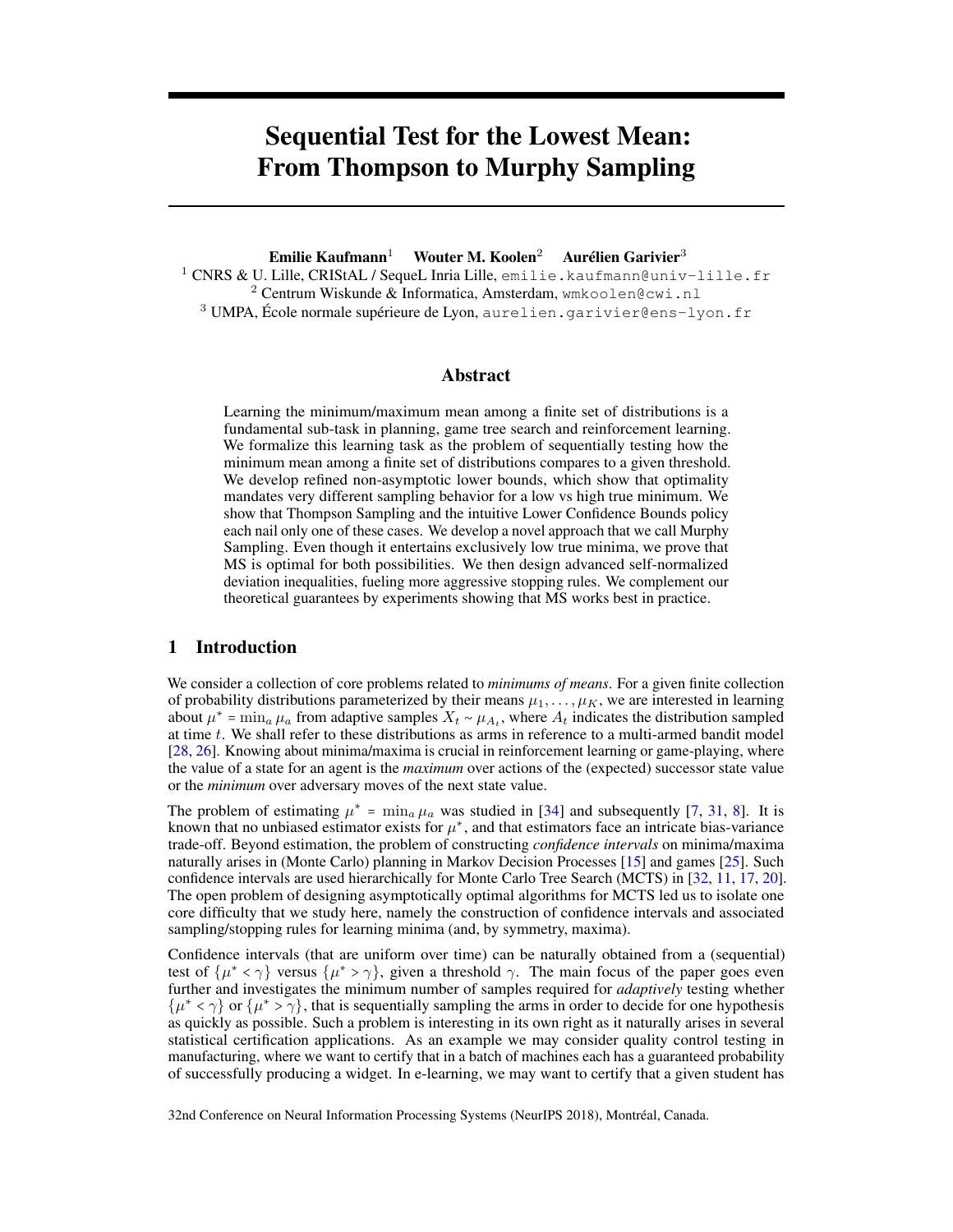sufficient understanding of a range of subjects, asking as few questions as possible about the different subjects. Then in anomaly detection, we may want to flag the presence of an anomaly faster the more anomalies are present. Finally, in a crowdsourcing system, we may need to establish as quickly as possible whether a cohort of workers contains at least one unacceptably careless worker. Our own motivation for studying this problem is that it corresponds to an especially simple instance of the depth-two game tree search problem, as illustrated in Figure [1.](#page-1-0)

We thus study a particular example of sequential adaptive hypothesis testing problem, as introduced by Chernoff [\[5\]](#page-9-6), in which multiple experiments (sampling from one arm) are available to the experimenter, each of which allows to gain different information about the hypotheses. The experimenter sequentially selects which experiment to perform, when to stop and then which hypothesis to recommend. Several recent works from the bandit literature fit into this framework, with the twist that they consider continuous, composite hypotheses and aim for  $\delta$ -correct testing: the probability of guessing a wrong hypothesis has to be smaller than  $\delta$ , while performing as few experiments as possible. The fixed-confidence *Best Arm Identification* problem (concerned with finding the arm with largest mean) is one such example [\[9,](#page-9-7) [23\]](#page-9-8), of which several variants have been studied [\[19,](#page-9-9) [17,](#page-9-4) [12\]](#page-9-10). For example the Thresholding Bandit Problem [\[27\]](#page-10-6) aims at finding the set of arms above a threshold, which is strictly harder than our testing problem. In the Ranking



<span id="page-1-0"></span>Figure 1: Game tree search problem of "depth  $11/2$ ". We consider the scenario where it has been established that the right subtree (grey) of the root has value  $\gamma$ . Learning the optimal action at the root (orange) is equivalent to determining how the minimum (blue) of the leaf means (green) compares to  $\gamma$ .

and Selection literature (see e.g.,  $[14]$  for a survey) the related problem of finding systems whose expected performance is smaller than a known standard has been studied by [\[24\]](#page-10-7), but if such system exist, the goal was to additionnaly identify the one with smallest expectation, which is strictly harder than our problem.

A full characterization of the asymptotic complexity of the BAI problem was recently given in [\[11\]](#page-9-3), highlighting the existence of an *optimal allocation of samples* across arms. The lower bound technique introduced therein can be generalized to virtually any testing problem in a bandit model (see, e.g. [\[20,](#page-9-5) [12\]](#page-9-10)). Such an optimal allocation is also presented by [\[4\]](#page-9-12) in the GENERAL-SAMP framework, which is quite generic and in particular encompasses testing on which side of  $\gamma$  the minimum falls. The proposed LPSample algorithm is thus a candidate to be applied to our testing problem. However, this algorithm is only proved to be *order-optimal*, that is to attain the minimal sample complexity up to a (large) multiplicative constant. Moreover, like other algorithms for special cases (e.g. Track-and-Stop for BAI [\[11\]](#page-9-3)), it relies on *forced exploration*, which may be harmful in practice and leads to unavoidably asymptotic analysis.

Our first contribution is a tight lower bound on the sample complexity that provides an oracle sample allocation, but also aims at reflecting the moderate-risk behavior of a  $\delta$ -correct algorithm. Our second contribution is a new sampling rule for the minimum testing problem, under which the empirical fraction of selections converges to the optimal allocation without forced exploration. The algorithm is a variant of Thompson Sampling [\[33,](#page-10-8) [1\]](#page-8-0) that is conditioning on the "worst" outcome  $\mu^* < \gamma$ , hence the name Murphy Sampling. This conditioning is inspired by the Top Two Thompson Sampling recently proposed by [\[29\]](#page-10-9) for Best Arm Identification. As we shall see, the optimal allocation is very different whether  $\mu^* < \gamma$  or  $\mu^* > \gamma$  and yet Murphy Sampling automatically adopts the right behavior in each case. Our third contribution is a new stopping rule, that by aggregating samples from several arms that look small may lead to early stopping whenever  $\mu^* < \gamma$ . This stopping rule is based on a new self-normalized deviation inequality for exponential families (Theorem [7\)](#page-5-0) of independent interest. It generalizes results obtained by [\[18,](#page-9-13) [23\]](#page-9-8) in the Gaussian case and by [\[3\]](#page-8-1) without the uniformity in time, and also handles subsets of arms.

The rest of the paper is structured as follows. In Section [2](#page-2-0) we introduce our notation and formally define our objective. In Section [3,](#page-2-1) we present lower bounds on the sample complexity of sequential tests for minima. In particular, we compute the optimal allocations for this problem and discuss the limitation of naive benchmarks to attain them. In Section [4](#page-4-0) we introduce Murphy sampling, and prove its optimality in conjunction with a simple stopping rule. Improved stopping rules (and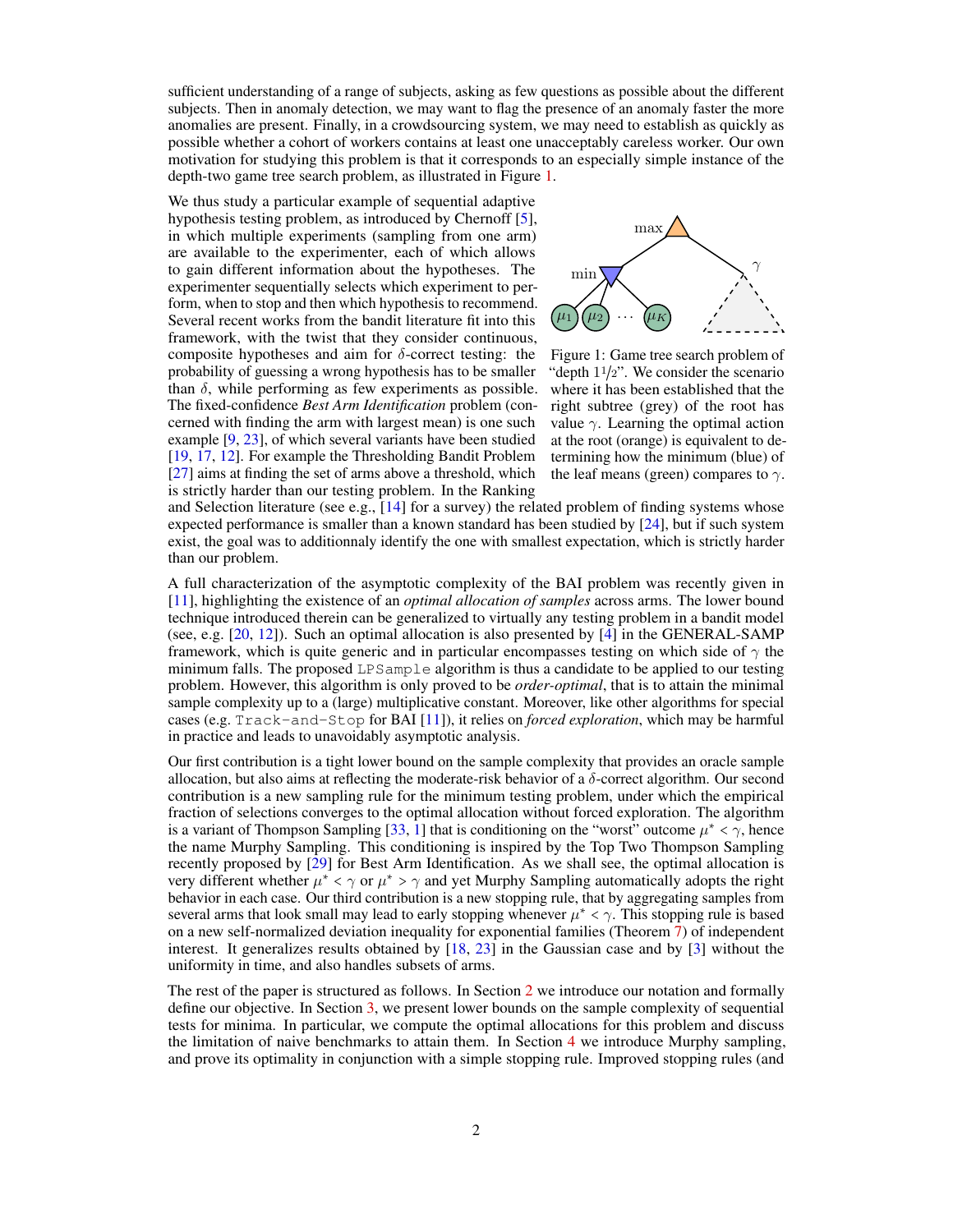confidence intervals) are presented in Section [5.](#page-5-1) Finally, numerical experiments reported in Section [6](#page-7-0) demonstrate the efficiency of Murphy Sampling paired with our new stopping rule.

## <span id="page-2-0"></span>2 Setup

We consider a family of  $K$  probability distributions that belong to a one-parameter canonical exponential family, that we shall call *arms* in reference to a multi-armed bandit model. Such exponential families include Gaussian with known variance, Bernoulli, Poisson, see [\[3\]](#page-8-1) for details. For natural parameter  $\nu$ , the density of the distribution w.r.t. carrier measure  $\rho$  on R is given by  $e^{x\nu-b(\nu)}\rho(\mathrm{d}x)$ , where the cumulant generating function  $b(\nu) = \ln \mathbb{E}_{\rho}[e^{X\nu}]$  induces a bijection  $\nu \mapsto \dot{b}(\nu)$  to the mean parameterization. We write  $KL(\nu, \lambda)$  and  $d(\mu, \theta)$  for the Kullback-Leibler divergence from natural parameters  $\nu$  to  $\lambda$  and from mean parameters  $\mu$  to  $\theta$ . Specifically, with convex conjugate  $b_*$ ,

KL 
$$
(\nu, \lambda)
$$
 =  $b(\lambda) - b(\nu) + (\nu - \lambda) b(\nu)$  and  $d(\mu, \theta) = b_*(\mu) - b_*(\theta) - (\mu - \theta) b_*(\theta)$ .

We denote by  $\mu = (\mu_1, \dots, \mu_K) \in \mathcal{I}^K$  the vector of arm means, which fully characterizes the model. In this paper, we are interested in the smallest mean (and the arm where it is attained)

$$
\mu^* = \min_a \mu_a \quad \text{and} \quad a^* = a^*(\mu) = \arg\min_a \mu_a.
$$

Given a threshold  $\gamma \in \mathcal{I}$ , our goal is to decide whether  $\mu^* < \gamma$  or  $\mu^* > \gamma$ . We introduce the hypotheses

$$
\mathcal{H}_{<} = \{\boldsymbol{\mu} \in \mathcal{I}^K \mid \mu^* < \gamma\} \quad \text{and} \quad \mathcal{H}_{>} = \{\boldsymbol{\mu} \in \mathcal{I}^K \mid \mu^* > \gamma\}, \quad \text{and their union} \quad \mathcal{H}_{\cdot} = \mathcal{H}_{<} \cup \mathcal{H}_{>}.
$$

We want to propose a sequential and adaptive testing procedure, that consists in a *sampling rule*  $A_t$ , a *stopping rule*  $\tau$  and a *decision rule*  $\hat{m}$  ∈ {<, > }. The algorithm samples  $X_t \sim \mu_{A_t}$  while  $t \leq \tau$ , and then outputs a decision  $\hat{m}$ . We denote the information available after t rounds by  $\mathcal{F}_t = \sigma(A_1, X_1, \ldots, A_t, X_t)$ .  $A_t$  is measurable with respect to  $\mathcal{F}_{t-1}$  an possibly some exogenous random variable,  $\tau$  is a stopping time with respect to this filtration and  $\hat{m}$  is  $\mathcal{F}_{\tau}$ -measurable.

Given a risk parameter  $\delta \in (0, 1]$ , we aim for a  $\delta$ -correct algorithm, that satisfies  $\mathbb{P}_{\mu}(\mu \in \mathcal{H}_{\hat{m}}) \geq 1-\delta$ for all  $\mu \in \mathcal{H}$ . Our goal is to build  $\delta$ -correct algorithms that use a small number of samples  $\tau_{\delta}$  in order to reach a decision. In particular, we want the *sample complexity*  $\mathbb{E}_{\mu}[\tau]$  to be small.

**Notation** We let  $N_a(t) = \sum_{s=1}^t \mathbb{1}_{\{A_s = a\}}$  be the number of selections of arm a up to round t,  $S_a(t) = \sum_{s=1}^t \mathbb{1}_{\{A_s = a\}}$  $\sum_{s=1}^{t} X_s \mathbb{1}_{A_s=a}$  be the sum of the gathered observations from that arm and  $\hat{\mu}_a(t) = S_a(t)/N_a(t)$ their empirical mean.

#### <span id="page-2-1"></span>3 Lower Bounds

In this section we study information-theoretic sample complexity lower bounds, in particular to find out what the problem tells us about the behavior of oracle algorithms. [\[10\]](#page-9-14) prove that for any  $\delta$ -correct algorithm

<span id="page-2-2"></span>
$$
\mathbb{E}_{\mu}[\tau] \geq T^*(\mu) \text{kl}(\delta, 1-\delta) \qquad \text{where} \qquad \frac{1}{T^*(\mu)} = \max_{\mu \in \Delta} \min_{\lambda \in \text{Alt}(\mu)} \sum_{a} w_a d(\mu_a, \lambda_a) \qquad (1)
$$

 $k(x, y) = x \ln \frac{x}{y} + (1 - x) \ln \frac{1 - x}{1 - y}$  and  $\text{Alt}(\mu)$  is the set of bandit models where the correct recom-<br>mandation different from that on us. The following soult enceighies the change to the case of testing 2/ mendation differs from that on  $\mu$ . The following result specialises the above to the case of testing  $\mathcal{H}_{\leq}$ vs  $\mathcal{H}_>$ , and gives explicit expressions for the *characteristic time*  $T^*(\mu)$  and *oracle weights*  $w^*(\mu)$ .

<span id="page-2-3"></span>Lemma 1. *Any* δ*-correct strategy satisfies* [\(1\)](#page-2-2) *with*

$$
T^*(\mu) = \begin{cases} \frac{1}{d(\mu^*, \gamma)} & \mu^* < \gamma, \\ \sum_a \frac{1}{d(\mu_a, \gamma)} & \mu^* > \gamma, \end{cases} \quad \text{and} \quad w_a^*(\mu) = \begin{cases} \mathbf{1}_{a=a^*} & \mu^* < \gamma, \\ \frac{1}{\frac{d(\mu_a, \gamma)}{d(\mu_j, \gamma)}} & \mu^* > \gamma. \end{cases}
$$

Lemma [1](#page-2-3) is proved in Appendix [B.](#page-11-0) As explained by [\[10\]](#page-9-14) the oracle weights correspond to the fraction of samples that should be allocated to each arm under a strategy matching the lower bound. The interesting feature here is that the lower bound indicates that an oracle algorithm should have very different behavior on  $\mathcal{H}_{\le}$  and  $\mathcal{H}_{>}\cdot$ . On  $\mathcal{H}_{\le}$  it should sample  $a^*$  (or all lowest means, if there are several) exclusively, while on  $H<sub>></sub>$  it should sample *all* arms with certain specific proportions.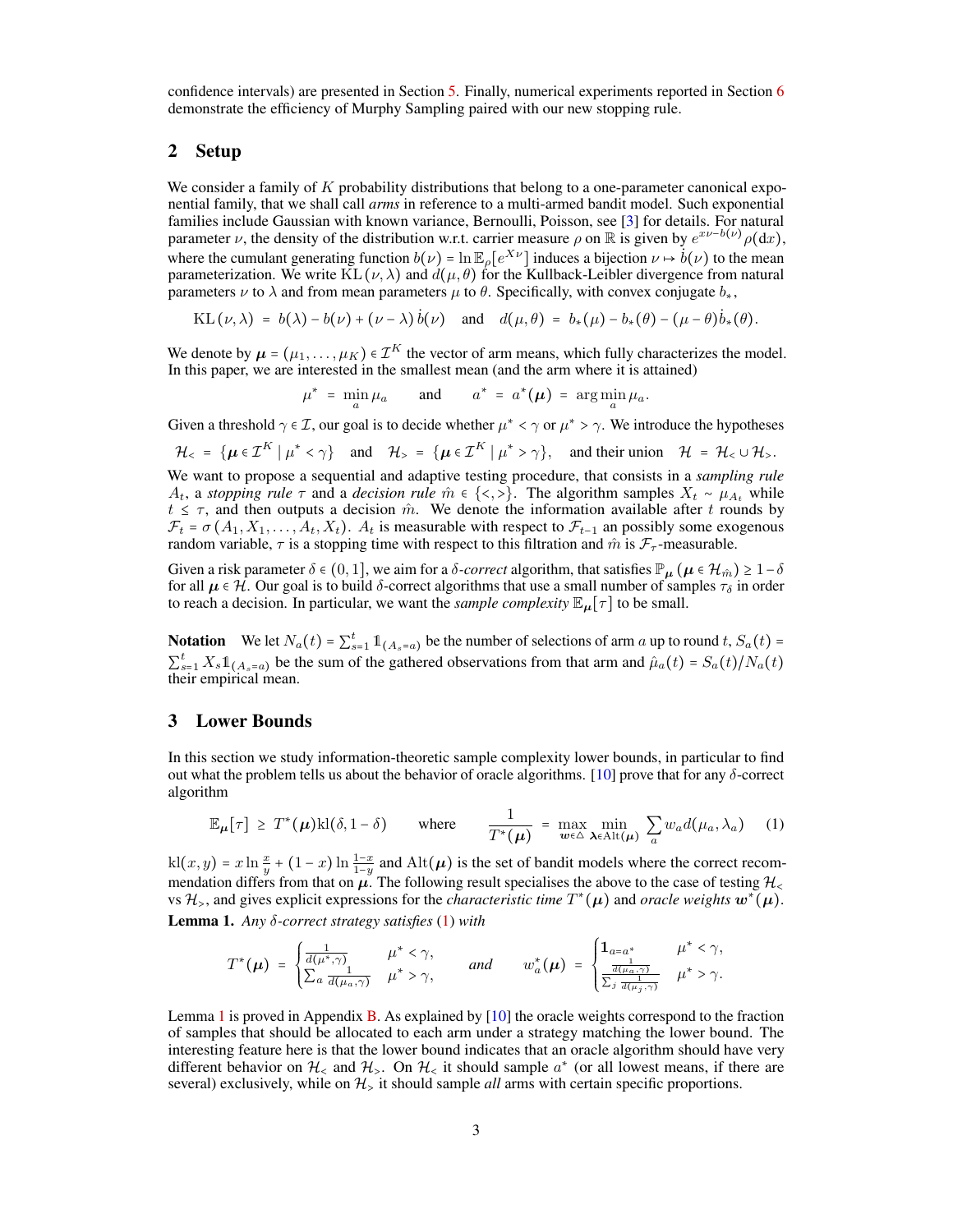#### 3.1 Boosting the Lower Bounds

Following [\[13\]](#page-9-15) (see also [\[30\]](#page-10-10) and references therein), Lemma [1](#page-2-3) can be improved under very mild assumptions on the strategies. We call a test *symmetric* if its sampling and stopping rules are invariant by conjugation under the action of the group of permutations on the arms. In that case, if all the arms are equal, then their expected numbers of draws are equal. For simplicity we assume  $\mu_1 \leq \ldots \leq \mu_K$ .

<span id="page-3-0"></span>**Proposition 2.** Let  $k = \max_a d(\mu_a, \gamma) = \max\{d(\mu_1, \gamma), d(\mu_K, \gamma)\}\$ *. For any symmetric, δ-correct test, for all arms*  $a \in \{1, \ldots, K\}$ , the expected number of selections of arm a satisfies

$$
\mathbb{E}_{\mu}[N_a(\tau)] \geq \frac{2(1 - 2\delta K^3)}{27K^2k}.
$$

Proposition [2](#page-3-0) is proved in Appendix [B.](#page-11-0) It is an open question to improve the dependency in  $K$  in this bound; moreover, one may expect a bound decreasing with  $\delta$ , maybe in  $\ln(\ln(1/\delta))$  (but certainly not in  $\ln(1/\delta)$ ). This result already has two important consequences: first, it shows that even an optimal algorithm needs to draw all the arms a certain number of times, even on  $\mathcal{H}_\leq$  where Lemma [1](#page-2-3) may suggest otherwise. Second, this lower bound on the number of draws of each arm can be used to "boost" the lower bound on  $\mathbb{E}_{\mu}[\tau]$ : the following result is also proved in Appendix [B.](#page-11-0)

<span id="page-3-2"></span>**Theorem 3.** When  $\mu^* < \gamma$ , for any symmetric,  $\delta$ -correct strategy,

$$
\mathbb{E}_{\mu}[\tau] \geq \frac{\mathrm{kl}(\delta, 1-\delta)}{d(\mu_1, \gamma)} + \frac{2(1-2\delta K^3)}{27K^2k} \sum_{a} \left(1 - \frac{d(\mu_a, \gamma) \mathbb{1}_{(\mu_a \leq \gamma)}}{d(\mu_1, \gamma)}\right).
$$

#### <span id="page-3-4"></span>3.2 Lower Bound Inspired Matching Algorithms

In light of the lower bound in Lemma [1,](#page-2-3) we now investigate the design of optimal learning algorithms (sampling rule  $A_t$  and stopping rule  $\tau$ ). We start with the stopping rule. The first stopping rule that comes to mind consists in comparing *separately* each arm to the threshold and stopping when either one arm looks significantly below the threshold or all arms look significantly above. Introducing  $d^+(u, v) = d(u, v) \mathbb{1}_{u \le v}$  and  $d^-(u, v) = d(u, v) \mathbb{1}_{u \ge v}$ , we let

<span id="page-3-1"></span>
$$
\tau_{\text{Box}} = \tau_{<} \land \tau_{>} \qquad \text{where} \qquad \tau_{<} = \inf \left\{ t \in \mathbb{N}^* : \exists a \, N_a(t) d^+(\hat{\mu}_a(t), \gamma) \ge C_{<} (\delta, N_a(t)) \right\},
$$
\n
$$
\tau_{>} = \inf \left\{ t \in \mathbb{N}^* : \forall a \, N_a(t) d^-(\hat{\mu}_a(t), \gamma) \ge C_{>} (\delta, N_a(t)) \right\},
$$
\n
$$
(2)
$$

and  $C_{\leq}(\delta, r)$  and  $C_{\geq}(\delta, r)$  are two *threshold functions* to be specified. Box refers to the fact that the decision to stop relies on individual "box" confidence intervals for each arm, whose endpoints are

$$
U_a(t) = \max\{q : N_a(t)d^+(\hat{\mu}_a(t), q) \ge C_<(\delta, N_a(t))\},
$$
  
\n
$$
L_a(t) = \min\{q : N_a(t)d^-(\hat{\mu}_a(t), q) \ge C_<(\delta, N_a(t))\}.
$$

Indeed,  $\tau_{\text{Box}} = \inf \{ t \in \mathbb{N}^* : \min_a U_a(t) \le \gamma \text{ or } \min_a L_a(t) \ge \gamma \}.$  In particular, if  $\forall a, \forall t \in \mathbb{N}^*, \mu_a \in \mathbb{N}^*$  $[L_a(t), U_a(t)]$ , any algorithm that stops using  $\tau_{\rm Box}$  is guaranteed to output a correct decision. In the Gaussian case, existing work [\[18,](#page-9-13) [23\]](#page-9-8) permits to exhibit thresholds of the form  $C_{\xi}(\delta, r)$  =  $\ln(1/\delta) + a \ln \ln(1/\delta) + b \ln(1 + \ln(r))$  for which this sufficient correctness condition is satisfied with probability larger than  $1 - \delta$ . Theorem [7](#page-5-0) below generalizes this to exponential families.

Given that  $\tau_{\rm Box}$  can be proved to be  $\delta$ -correct *whatever the sampling rule*, the next step is to propose sampling rules that, coupled with  $\tau_{\rm Box}$ , would attain the lower bound presented in Section [3.](#page-2-1) We now show that a simple algorithm, called LCB, can do that for all  $\mu \in \mathcal{H}_>$ . LCB selects at each round the arm with smallest Lower Confidence Bound:

<span id="page-3-3"></span>
$$
LCB: Play A_t = argmin_a L_a(t),
$$
\n(3)

which is intuitively designed to attain the stopping condition  $\min_a L_a(t) \geq \gamma$  faster. In Appendix [E](#page-16-0) we prove (Proposition [15\)](#page-16-1) that LCB is optimal for  $\mu \in \mathcal{H}_>$  however we show (Proposition [16\)](#page-16-2) that on instances of  $\mathcal{H}_{\leq}$  it draws all arms  $a \neq a^*$  too much and cannot match our lower bound.

For  $\mu \in \mathcal{H}_{\leq}$ , the lower bound Lemma [1](#page-2-3) can actually be a good guideline to design a matching algorithm: under such an algorithm, the empirical proportion of draws of the arm  $a^*$  with smallest mean should converge to 1. The literature on regret minimization in bandit models (see [\[2\]](#page-8-2) for a survey) provides candidate algorithms that have this type of behavior, and we propose to use the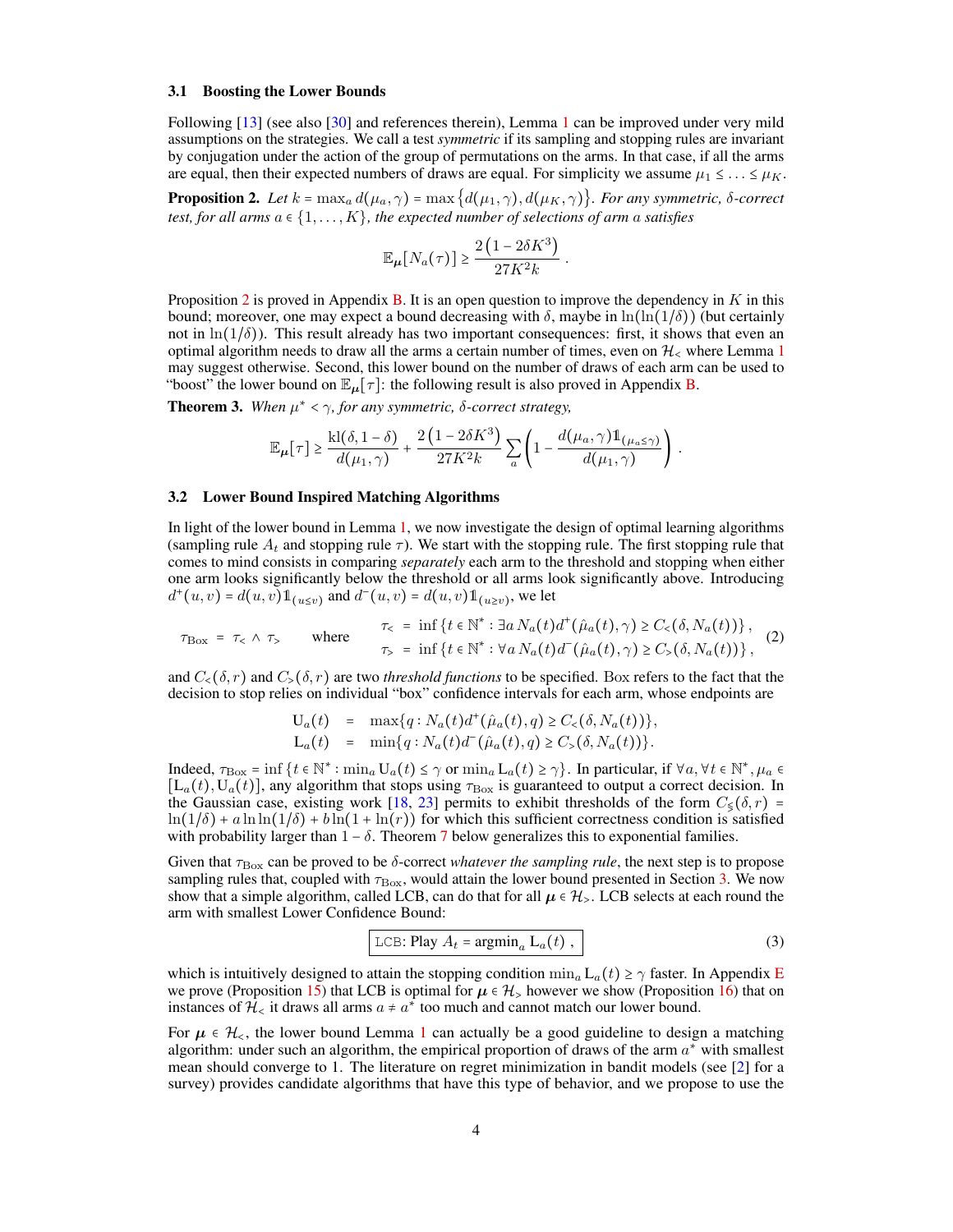Thompson Sampling (TS) algorithm [\[1,](#page-8-0) [22\]](#page-9-16). Given independent prior distribution on the mean of each arm, this Bayesian algorithm selects an arm at random according to its posterior probability of being optimal (in our case, the arm with smallest mean). Letting  $\pi_a^t$  refer to the posterior distribution of  $\mu_a$  after t samples, this can be implemented as

TS: Sample  $\forall a \in \{1, ..., K\}, \theta_a(t) \sim \pi_a^{t-1}$ , then play  $A_t = \arg \min_{a \in \{1, ..., K\}} \theta_a(t)$ .

It follows from Theorem [12](#page-15-0) in Appendix [5](#page-5-2) that if Thompson Sampling is run without stopping,  $N_{a*}(t)/t$  converges almost surely to 1, for every  $\mu$ . As TS is an anytime sampling strategy (i.e. that does not depend on  $\delta$ ), Lemma [4](#page-4-1) below permits to justify that on every instance of  $\mathcal{H}_{\leq}$  with a unique optimal arm, under this algorithm  $\tau_{\rm Box} \simeq (1/d(\mu_1, \theta)) \ln(1/\delta)$ . However, TS cannot be optimal for  $\mu \in \mathcal{H}_>$ , as the empirical proportions of draws cannot converge to  $w^*(\mu) \neq 1_{a^*}.$ 

To summarize, we presented a simple stopping rule,  $\tau_{\rm Box}$ , that can be asymptotically optimal for every  $\mu \in \mathcal{H}_\le$  if it is used in combination with Thompson Sampling and for  $\mu \in \mathcal{H}_>$  if it is used in combination with LCB. But neither of these two sampling rules are good for the other type of instances, which is a big limitation for a practical use of either of these. In the next section, we propose a new Thompson Sampling like algorithm that ensures the right exploration under both  $H_{\leq}$ and  $\mathcal{H}_{\geq}$ . In Section [5,](#page-5-1) we further present an improved stopping rule that may stop significantly earlier than  $\tau_{\rm Box}$  on instances of  $\mathcal{H}_{\leq}$ , by aggregating samples from multiple arms that look small.

We now argue that ensuring the sampling proportions converge to  $w^*$  is sufficient for reaching the optimal sample complexity, at least in an asymptotic sense. The proof can be found in Appendix [C.](#page-14-0)

<span id="page-4-1"></span>**Lemma 4.** *Fix*  $\mu \in \mathcal{H}$ *. Fix an anytime sampling strategy*  $(A_t)$  *ensuring*  $\frac{N_t}{t} \to w^*(\mu)$ *. Let*  $\tau_{\delta}$  *be a* stopping rule such that  $\tau_\delta \le \tau_\delta^{\rm Box}$ , for a Box stopping rule [\(2\)](#page-3-1) whose threshold functions  $C_\lessg$  satisfy<br>the following: they are non-decreasing in r and there exists a function f such that,

 $\forall r \geq r_0, C_{\leq}(\delta, r) \leq f(\delta) + \ln r$ , *where*  $f(\delta) = \ln(1/\delta) + o(\ln(1/\delta))$ .

*Then*  $\limsup_{\delta \to 0} \frac{\tau_{\delta}}{\ln \frac{1}{\delta}} \leq T^*(\mu)$  *almost surely.* 

### <span id="page-4-0"></span>4 Murphy Sampling

In this section we denote by  $\Pi_n = \mathbb{P}(\cdot|\mathcal{F}_n)$  the posterior distribution of the mean parameters after n rounds. We introduce a new (randomised) sampling rule called *Murphy Sampling* after Murphy's Law, as it performs some conditionning to the "worst event" ( $\mu \in \mathcal{H}_\leq$ ):

<span id="page-4-2"></span>
$$
\text{MS: Sample } \theta_t \sim \Pi_{t-1} \left( \cdot | \mathcal{H}_< \right), \text{ then play } A_t = a^*(\theta_t) \,. \tag{4}
$$

As we will argue below, the subtle difference of sampling from  $\Pi_{n-1}(\cdot|\mathcal{H}_{\leq})$  instead of  $\Pi_{n-1}$  (regular Thompson Sampling) ensures the required split personality behavior (see Lemma [1\)](#page-2-3). Note that MS always conditions on  $\mathcal{H}_{\leq}$  (and never on  $\mathcal{H}_{>}$ ) regardless of the position of  $\mu$  w.r.t.  $\gamma$ . This is different from the symmetric Top Two Thompson Sampling [\[29\]](#page-10-9), which essentially conditions on  $a^*(\theta) \neq a^*(\mu)$  a fixed fraction  $1-\beta$  of the time, where  $\beta$  is a parameter that needs to be tuned with knowledge of  $\mu$ . MS on the other hand needs no parameters.

Also note that MS is an anytime sampling algorithm, being independent of the confidence level  $1 - \delta$ . The confidence will manifest only in the stopping rule.

MS is technically an instance of Thompson Sampling with a joint prior  $\Pi$  supported only on  $\mathcal{H}_{\leq}$ . This viewpoint is conceptually funky, as we will apply MS identically to  $\mathcal{H}_\leq$  *and*  $\mathcal{H}_\geq$ . To implement MS, we use that independent conjugate per-arm priors induce likewise posteriors, admitting efficient (unconditioned) posterior sampling. Rejection sampling then achieves the required conditioning. Its computational cost is limited: the acceptance probability cannot be much smaller than the risk  $\delta$ provided to the algorithm. Indeed, the fact that the stopping rule (see Section [5\)](#page-5-1) has not yet fired, combined with the posterior concentration (Proposition [6\)](#page-5-3) and the convergence of the sampling efforts to track the sampling proportions (Theorem [5\)](#page-5-2) reveals that the MS rejection sampling step accepts with probability at least of order  $\delta/(\ln t)^3$ . So for reasonable values of  $\delta$ , this can be small and require a few thousands of draws (not a big deal for today's computers), but it cannot be *prohibitively* small.

The rest of this section is dedicated to the analysis of MS. First, we argue that the MS sampling proportions converge to the oracle weights of Lemma [1.](#page-2-3)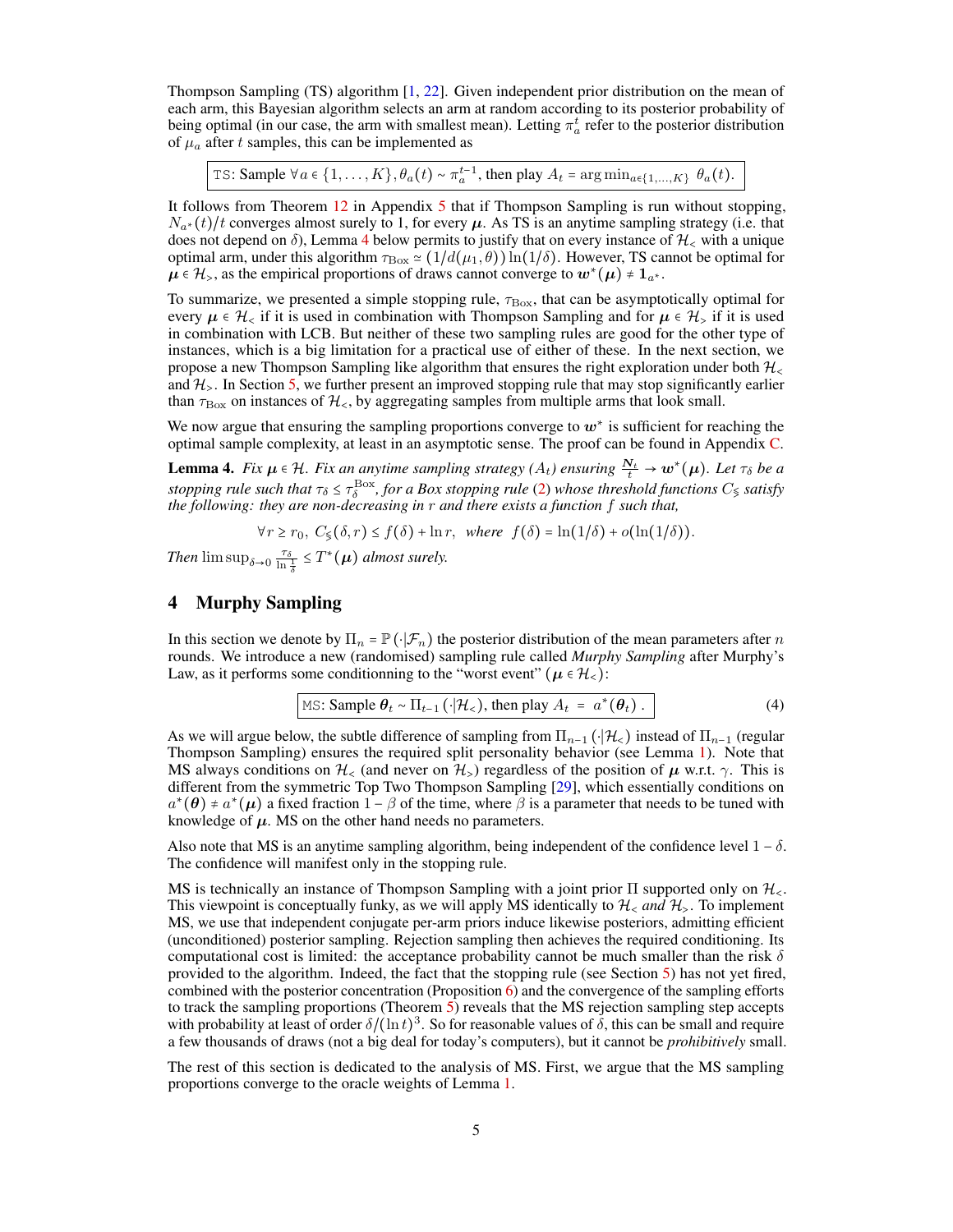**Assumption** For purpose of analysis, we need to assume that the parameter space  $\Theta \ni \mu$  (or the support of the prior) is the interior of a bounded subset of  $\mathbb{R}^K$ . This ensures that  $\sup_{\mu,\theta \in \Theta} d(\mu, \theta) < \infty$ and  $\sup_{\mu,\theta \in \Theta} ||\mu - \theta|| < \infty$ . This assumption is common [\[16,](#page-9-17) Section 7.1], [\[29,](#page-10-9) Assumption 1]. We also assume that the prior  $\Pi$  has a density  $\pi$  with bounded ratio  $\sup_{\mu,\theta \in \Theta} \frac{\pi(\theta)}{\pi(\mu)}$  $\frac{\pi(\theta)}{\pi(\mu)} < \infty.$ 

<span id="page-5-2"></span>**Theorem 5.** *Under the above assumption, MS ensures*  $\frac{N_t}{t} \to w^*(\mu)$  *a.s. for any*  $\mu \in \mathcal{H}$ .

We give a sketch of the proof below, the detailed argument can be found in Appendix [D,](#page-14-1) Theorems [12](#page-15-0) and [13.](#page-15-1) Given the convergence of the weights, the asymptotic optimality in terms of sample complexity follows by Lemma [4,](#page-4-1) if MS is used with an appropriate stopping rule (Box [\(2\)](#page-3-1) or the improved Aggregate stopping rule discussed in Section [5\)](#page-5-1).

**Proof Sketch** First, consider  $\mu \in \mathcal{H}_{\leq}$ . In this case the conditioning in MS is asymptotically immaterial as  $\Pi_n(\mathcal{H}_{\leq}) \to 1$ , and the algorithm behaves like regular Thompson Sampling. As Thompson sampling has sublinear pseudo-regret [\[1\]](#page-8-0), we must have  $\mathbb{E}[N_1(t)]/t \to 1$ . The crux of the proof in the appendix is to show the convergence occurs almost surely.

Next, consider  $\mu \in \mathcal{H}_{>1}$ . Following [\[29\]](#page-10-9), we denote the sampling probabilities in round n by  $\psi_a(n) = \prod_{n=1}^n (a = \arg\min_j \theta_j | \mathcal{H}_{\leq} )$ , and abbreviate  $\Psi_a(n) = \sum_{t=1}^n \psi_a(t)$  and  $\bar{\psi}_a(n) = \Psi_a(n)/n$ . The main intuition is provided by

<span id="page-5-3"></span>**Proposition 6** ([\[29,](#page-10-9) Proposition 4]). *For any open subset*  $\tilde{\Theta} \subseteq \Theta$ *, the posterior concentrates at rate*  $\Pi_n(\tilde{\Theta}) \doteq \exp\left(-n \min_{\lambda \in \tilde{\Theta}} \sum_a \bar{\psi}_a(n) d(\mu_a, \lambda_a)\right) a.s.$  where  $a_n \doteq b_n$  means  $\frac{1}{n} \ln \frac{a_n}{b_n} \to 0.$ 

Let us use this to analyze  $\psi_a(n)$ . As we are on  $\mathcal{H}_\geq$ , the posterior  $\Pi_n(\mathcal{H}_\leq) \to 0$  vanishes. Moreover,  $\Pi_n$  ( $a = \arg \min_j \theta_j$ ,  $\mathcal{H}_{\leq}}$ ) ~  $\Pi_n(\theta_a < \gamma)$  as the probability that multiple arms fall below  $\gamma$  is negligible. Hence

$$
\psi_a(n+1) \sim \frac{\Pi_n(\mu_a < \gamma)}{\sum_j \Pi_n(\mu_j < \gamma)} \doteq \frac{\exp(-n\bar{\psi}_a(n)d(\mu_a, \gamma))}{\sum_j \exp(-n\bar{\psi}_j(n)d(\mu_j, \gamma))}
$$

To get a good sense for what this means, let's analyse the version with equality. Using that  $w_a^*d(\mu_a, \gamma)$ is constant (Lemma [1\)](#page-2-3), we see

$$
\psi_a(n+1) \leq e^{-n(\bar{\psi}_a(n) - w_a^*)d(\mu_a, \gamma)}.
$$

Now this means that whenever  $\bar{\psi}_a(n) \geq w_a^* + \epsilon$ , we find that  $\psi_a(n+1) \leq e^{-n\epsilon d_a} \approx 0$  is exponentially small, and hence  $\bar{\psi}_a(n+1) \approx \frac{n}{n+1} \bar{\psi}_a(n)$  decays hyperbolically (i.e. without lower bound). Hence  $\limsup_{n\to\infty} \bar{\psi}_a(n) \leq w_a^* + \epsilon$ . As this holds for all arms a and  $\epsilon > 0$ , we must have  $\lim_{n\to\infty} \psi_a(n) = w_a^*$ .

#### <span id="page-5-1"></span>5 Improved Stopping Rule and Confidence Intervals

Theorem [7](#page-5-0) below provides a new self-normalized deviation inequality that given a *subset* of arms controls uniformly over time how the *aggregated mean* of the samples obtained from those arms can deviate from the smallest (resp. largest) mean in the subset. More formally for  $S \subseteq [K]$ , we introduce

$$
N_{\mathcal{S}}(t) = \sum_{a \in \mathcal{S}} N_a(t) \quad \text{and} \quad \hat{\mu}_{\mathcal{S}}(t) = \frac{\sum_{a \in \mathcal{S}} N_a(t) \hat{\mu}_a(t)}{N_{\mathcal{S}}(t)}
$$

and recall  $d^+(u, v) = d(u, v) \mathbb{1}_{u \le v}$  and  $d^-(u, v) = d(u, v) \mathbb{1}_{u \ge v}$ . We prove the following for one-parameter exponential families.

<span id="page-5-0"></span>**Theorem 7.** Let  $T: \mathbb{R}^+ \to \mathbb{R}^+$  be the function defined by

<span id="page-5-4"></span>
$$
T(x) = 2h^{-1} \left( 1 + \frac{h^{-1}(1+x) + \ln \zeta(2)}{2} \right)
$$
 (5)

.

*where*  $h(u) = u - \ln(u)$  *for*  $u \ge 1$  *and*  $\zeta(s) = \sum_{n=1}^{\infty} n^{-s}$ *. For every subset* S *of arms and*  $x \ge 0.04$ *,* 

<span id="page-5-5"></span>
$$
\mathbb{P}\left(\exists t \in \mathbb{N}: N_{\mathcal{S}}(t)d^{+}\left(\hat{\mu}_{\mathcal{S}}(t), \min_{a \in \mathcal{S}} \mu_{a}\right) \ge 3\ln(1+\ln(N_{\mathcal{S}}(t))) + T(x)\right) \le e^{-x},\qquad(6)
$$

$$
\mathbb{P}\left(\exists t \in \mathbb{N}: N_{\mathcal{S}}(t)d^{-}\left(\hat{\mu}_{\mathcal{S}}(t), \max_{a \in \mathcal{S}} \mu_{a}\right) \ge 3\ln(1+\ln(N_{\mathcal{S}}(t))) + T(x)\right) \le e^{-x}.\tag{7}
$$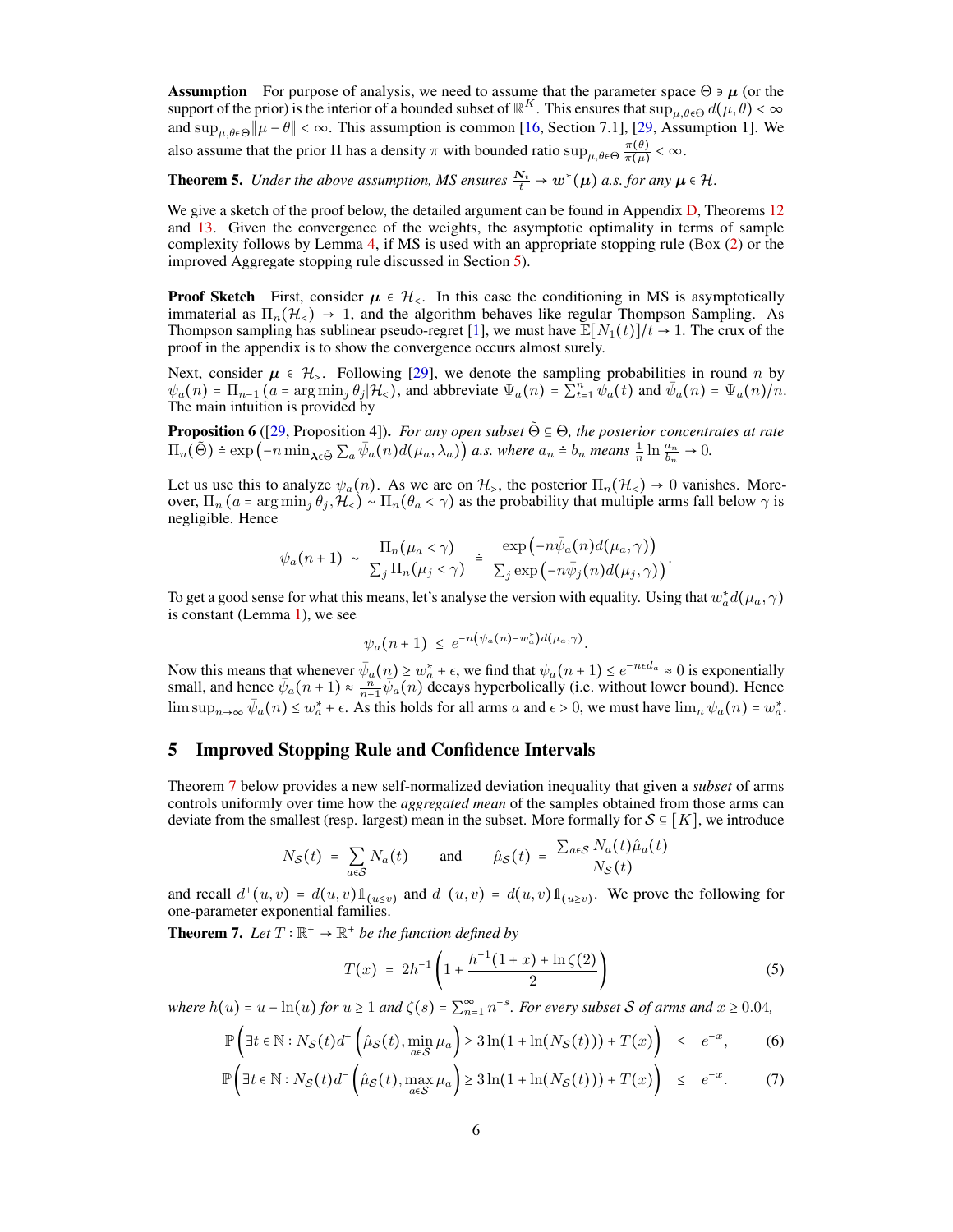The proof of this theorem can be found in Section [F](#page-17-0) and is sketched below. It generalizes in several directions the type of results obtained by [\[18,](#page-9-13) [23\]](#page-9-8) for Gaussian distributions and  $|S| = 1$ . Going beyond subsets of size 1 will be crucial here to obtain better confidence intervals on minimums, or stop earlier in tests. Note that the threshold function  $T$  introduced in [\(5\)](#page-5-4) does not depend on the cardinality of the subset S to which the deviation inequality is applied. Tight upper bounds on T can be given using Lemma [21](#page-21-0) in Appendix [F.3,](#page-21-1) which support the approximation  $T(x) \approx x + 3\ln(x)$ .

#### 5.1 An Improved Stopping Rule

Fix a subset prior  $\pi : \mathcal{P}(\{1, ..., K\}) \to \mathbb{R}^+$  such that  $\sum_{\mathcal{S} \subseteq \{1, ..., K\}} \pi(\mathcal{S}) = 1$  and let T be the threshold function defined in Theorem [7.](#page-5-0) We define the stopping rule  $\tau^{\pi} := \tau > \eta \tau^{\pi}_{\leq \eta}$ , where  $\int_{0}^{\pi}$ , where

$$
\tau_{>} = \inf \{ t \in \mathbb{N}^* : \forall a \in \{1, ..., K\} N_a(t) d^-(\hat{\mu}_a(t), \gamma) \ge 3 \ln(1 + \ln(N_a(t))) + T(\ln(1/\delta)) \}, \n\tau_{<}^{\pi} = \inf \{ t \in \mathbb{N}^* : \exists S : N_{\mathcal{S}}(t) d^+(\hat{\mu}_{\mathcal{S}}(t), \gamma) \ge 3 \ln(1 + \ln(N_{\mathcal{S}}(t))) + T(\ln(1/(\delta \pi(\mathcal{S}))) \}.
$$

The associated recommendation rule selects  $\mathcal{H}_>$  if  $\tau^{\pi} = \tau$ , and  $\mathcal{H}_<$  if  $\tau^{\pi} = \tau^{\pi}_<$ . For the practical commutation of  $\tau^{\pi}$ , the escape was subsets can be reduced to posted subsets including sums sor computation of  $\tau^{\pi}_{\zeta}$ , the search over subsets can be reduced to nested subsets including arms sorted by increasing empirical mean and smaller than  $\gamma$ .

<span id="page-6-0"></span>**Lemma 8.** Any algorithm using the stopping rule  $\tau^{\pi}$  and selecting  $\hat{m} = \int f \, \tau^{\pi} = \tau_{>}$ , is  $\delta$ -correct.

From Lemma [8,](#page-6-0) proved in Appendix [G,](#page-22-0) the prior  $\pi$  doesn't impact the correctness of the algorithm. However it may impact its sample complexity significantly. First it can be observed that picking  $\pi$  that is uniform over subset of size 1, i.e.  $\pi(S) = K^{-1} \mathbb{1}(|S| = 1)$ , one obtain a  $\delta$ -correct  $\tau_{\rm Box}$  stopping rule with thresholds functions satisfying the assumptions of Lemma [4.](#page-4-1) However, in practice (especially more moderate  $\delta$ ), it may be more interesting to include in the support of  $\pi$  subsets of larger sizes, for which  $N_S(t)d^+(\hat{\mu}_S(t), \gamma)$  may be larger. We advocate the use of  $\pi(S) = K^{-1}(\frac{K}{|S|})$  $\binom{K}{|S|}^{-1}$ , that puts the same weight on the set of subsets of each possible size.

**Links with Generalized Likelihood Ratio Tests (GLRT).** Assume we want to test  $\mathcal{H}_0$  against  $\mathcal{H}_1$ for composite hypotheses. A GLRT test based on  $t$  observations whose distribution depends on some parameter x rejects  $\mathcal{H}_0$  if the test statistic  $\max_{x \in \mathcal{H}_1} \ell(X_1, \ldots, X_t; x) / \max_{x \in \mathcal{H}_0 \cup \mathcal{H}_1} \ell(X_1, \ldots, X_t; x)$ has large values (where  $\ell(\cdot; x)$  denotes the likelihood of the observations under the model parameterized by x). In our testing problem, the GLRT statistic for rejecting  $\mathcal{H}_{\leq}$  is  $\min_{a} N_a(t) d^{-}(\hat{\mu}_a(t), \gamma)$ hence  $\tau$ , is very close to a sequential GLRT test. However, the GLRT statistic for rejecting  $\mathcal{H}_>$  is  $\sum_{a}^{K} N_a(t) d^+(\hat{\mu}_a(t), \gamma)$ , which is quite different from the stopping statistic used by  $\tau_a^{\pi}$ . Rather than  $\overline{a}$  *aggregating samples* from arms, the GLRT statistic is *summing evidence* for exceeding the threshold. Using similar martingale techniques as for proving Theorem [7,](#page-5-0) one can show that replacing  $\tau_{\leq}^{\pi}$  by

$$
\tau_<^{\text{GLRT}} = \inf \left\{ t \in \mathbb{N}^* : \sum_{a: \hat{\mu}_a(t) \leq \gamma} \left[ N_a(t) d^+ \left( \hat{\mu}_a(t), \gamma \right) - 3 \ln \left( 1 + \ln(N_a(t)) \right) \right]^+ \geq KT \left( \frac{\ln(1/\delta)}{K} \right) \right\}
$$

also yields a  $\delta$ -correct algorithm (see [\[21\]](#page-9-18))<sup>[1](#page-6-1)</sup>. At first sight,  $\tau_{\epsilon}^{\pi}$  $\frac{\pi}{6}$  and  $\tau$ <sub>5</sub>GLRT d by the form  $\epsilon$ <sup>GLRT</sup> are hard to compare: the stopping statistic used by the latter can be larger than that used by the former, but it is compared to a smaller threshold. In Section  $6$  we will provide empirical evidence in favor of aggregating samples.

#### 5.2 A Confidence Intervals Interpretation

Inequality [\(6\)](#page-5-5) (and a union bound over subsets) also permits building a tight upper confidence bound on the minimum  $\mu^*$ . Indeed, defining

$$
\mathbf{U}_{\min}^{\pi}(t) \coloneqq \max\left\{q: \max_{\mathcal{S}\in\{1,\ldots,K\}}\left[N_{\mathcal{S}}(t)d^{+}\left(\hat{\mu}_{\mathcal{S}}(t),q\right)-3\ln(1+\ln(1+N_{\mathcal{S}}(t)))\right]\leq T\left(\ln\frac{1}{\delta\pi(\mathcal{S})}\right)\right\},\right.
$$

it is easy to show that  $\mathbb{P}(\forall t \in \mathbb{N}, \mu^* \leq U_{\min}^{\pi}(t)) \geq 1 - \delta$ . For general choices of  $\pi$ , this upper confidence bound may be much smaller than the naive bound  $\min_a U_a(t)$  which corresponds to choosing  $\pi$  uniform over subset of size 1. We provide an illustration supporting this claim in Figure [2](#page-7-1)

<span id="page-6-1"></span><sup>&</sup>lt;sup>1</sup>In fact, we can slightly sharpen the bound by observing that we are controlling the deviation of a single composite arm, allowing us to replace [\(5\)](#page-5-4) by  $T(x) = 2h^{-1}\left(1 + \frac{x + \ln \zeta(2)}{2}\right)$ , see [\[21,](#page-9-18) Appendix A.1]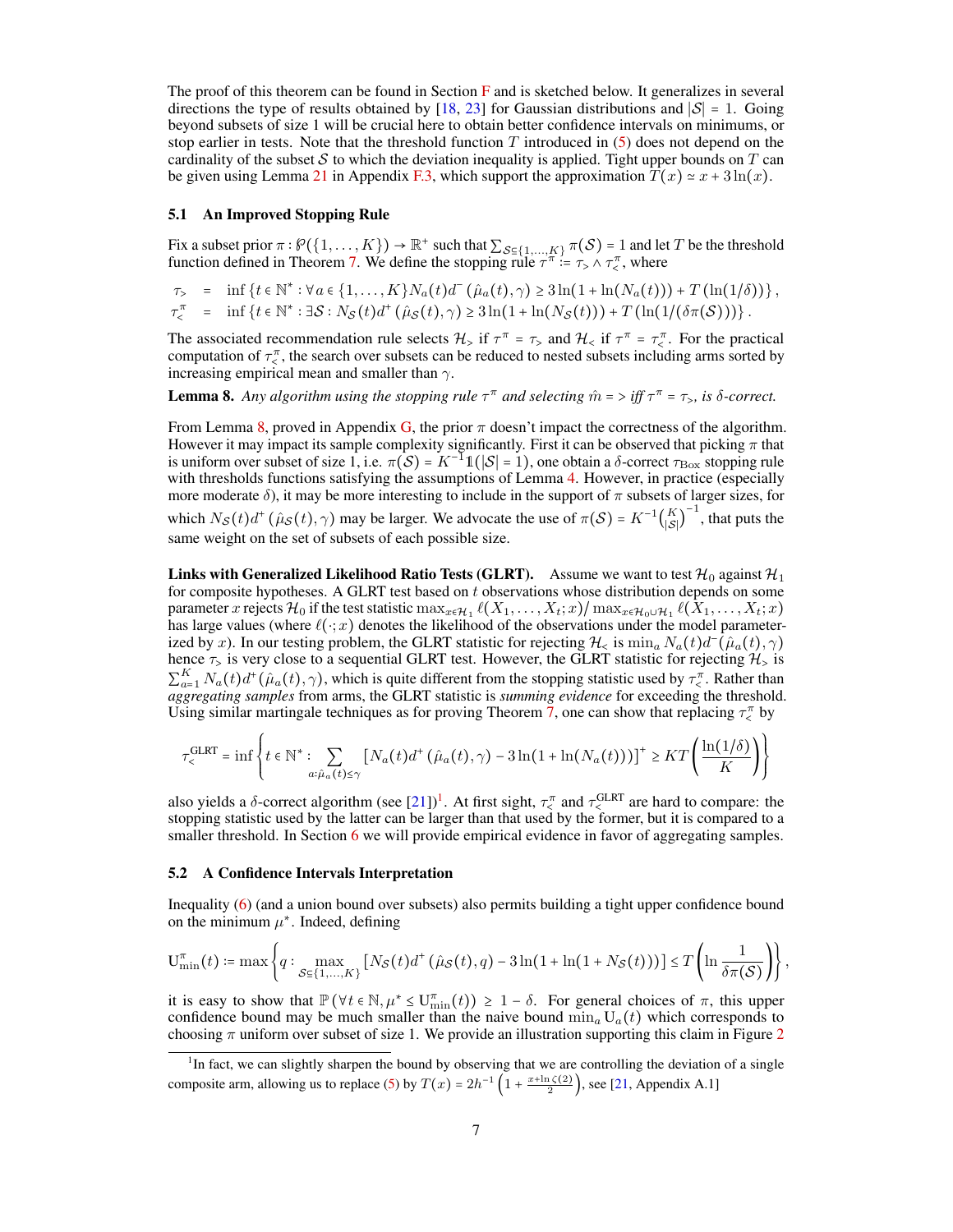below. The two type of upper confidence bounds (Aggregate corresponding to  $\pi(S) = K^{-1}\binom{K}{|S|}$  $\binom{K}{|\mathcal{S}|}^{-1}$ and Box corresponding to  $\pi(S) = K^{-1} \mathbb{1}_{(|S|=1)}$  are compared under uniform sampling in a Bernoulli bandit model that has k arms with mean 0.1 plus 4 arms with means  $[0.2 0.3 0.4 0.5]$ . The larger the number of arms close to minimum (here equal to it) is, the more UCB Aggregate beats UCB Box. Observe that using inequality [\(7\)](#page-5-5) in Theorem [7](#page-5-0) similarly allows to derive tighter lower confidence bounds on the maximum of several means.



<span id="page-7-1"></span>Figure 2: Illustration of the Box versus Aggregate Upper Confidence Bounds as a function of time on Bernoulli instance for  $k = 1$  (left),  $k = 3$  (middle) and  $k = 10$  (right) minimal arms.

#### 5.3 Sketch of the Proof of Theorem [7](#page-5-0)

Fix  $\eta \in [0, 1 + \epsilon[$ . Introducing  $X_{\eta}(t) = [N_{\mathcal{S}}(t)d^{+}(\hat{\mu}_{\mathcal{S}}(t), \min_{a \in \mathcal{S}} \mu_{a}) - 2(1 + \eta) \ln(1 + \ln N_{\mathcal{S}}(t))]$ , the cornerstone of the proof (Lemma [17\)](#page-17-1) consists in proving that for all  $\lambda \in [0, (1 + \eta)^{-1}]$ , there exists a martingale  $M_t^{\lambda}$  that "almost" upper bounds  $e^{\lambda X_\eta(t)}$ : there exists a function  $g_\eta$  such that

<span id="page-7-2"></span>
$$
\mathbb{E}[M_0^{\lambda}] = 1 \quad \text{and} \quad \forall t \in \mathbb{N}^*, M_t^{\lambda} \ge e^{\lambda X_\eta(t) - g_\eta(\lambda)}.
$$
 (8)

From there, the proof easily follows from a combination of Chernoff method and Doob inequality:

$$
\mathbb{P}\left(\exists t\in\mathbb{N}^*: X_{\eta}(t)>u\right)\;\;\leq\;\;\mathbb{P}\left(\exists t\in\mathbb{N}^*: M_t^{\lambda}>e^{\lambda u-g_{\eta}(\lambda)}\right)\leq \exp\left(-\left[\lambda u-g_{\eta}(\lambda)\right]\right).
$$

Inequality [\(6\)](#page-5-5) is then obtained by optimizing over  $\lambda$ , carefully picking  $\eta$  and inverting the bound.

The interesting part of the proof is to actually build a martingale satisfying [\(8\)](#page-7-2). First, using the socalled method of mixtures [\[6\]](#page-9-19) and some specific fact about exponential families already exploited by [\[3\]](#page-8-1), we can prove that there exists a martingale  $\tilde{W}_t^x$  such that for some function f (see Equation [\(14\)](#page-19-0))

$$
\left\{X_{\eta}(t) - f(\eta) \geq x\right\} \subseteq \left\{\tilde{W}_t^x \geq e^{\frac{x}{1+\eta}}\right\}.
$$

From there it follows that, for every  $\lambda$  and  $z > 1$ ,  $\left\{e^{\lambda(X_{\eta}(t) - f(\eta))} \geq z\right\} \subseteq \left\{e^{-\frac{\ln(z)}{\lambda(1+\eta)}} \tilde{W}_t^{\frac{1}{\lambda}\ln(z)} \geq 1\right\}$  and the trick is to introduce another mixture martingale,

$$
\overline{M}_t^\lambda = 1 + \int_1^\infty e^{-\frac{\ln(z)}{\lambda(1+\eta)}} \tilde{W}_t^{\frac{1}{\lambda}\ln(z)} dz,
$$

that is proved to satisfy  $\overline{M}_t^{\lambda} \geq e^{\lambda [X_{\eta}(t) - f(\eta)]}$ . We let  $M_t^{\lambda} = \overline{M}_t^{\lambda}$  $\frac{\lambda}{t}/\mathbb{E}[\overline{M}^{\lambda}_t]$  $\int_t$ ].

## <span id="page-7-0"></span>6 Experiments

We discuss the results of numerical experiments performed on Gaussian bandits with variance 1, using the threshold  $\gamma = 0$ . Thompson and Murphy sampling are run using a flat (improper) prior on R, which leads to a conjugate Gaussian posterior. The experiments demonstrate the flexibility of our MS sampling rule, which attains optimal performance on instances from both  $\mathcal{H}_\leq$  and  $\mathcal{H}_\geq$ . Moreover, they show the advantage of using a stopping rule aggregating samples from subsets of arms when  $\mu \in \mathcal{H}_{\leq}$ . This aggregating stopping rule, that we refer to as  $\tau^{Agg}$  is an instance of the  $\tau^{\pi}$  stopping rule presented in Section [5](#page-5-1) for  $\pi(S) = K^{-1} {K \choose |S|}^{-1}$ . We investigate the combined use of three sampling rules, MS, LCB and Thompson Sampling with three stopping rules,  $\tau^{\text{Agg}}$ ,  $\tau^{\text{Box}}$  and  $\tau^{\text{GLRT}}$ .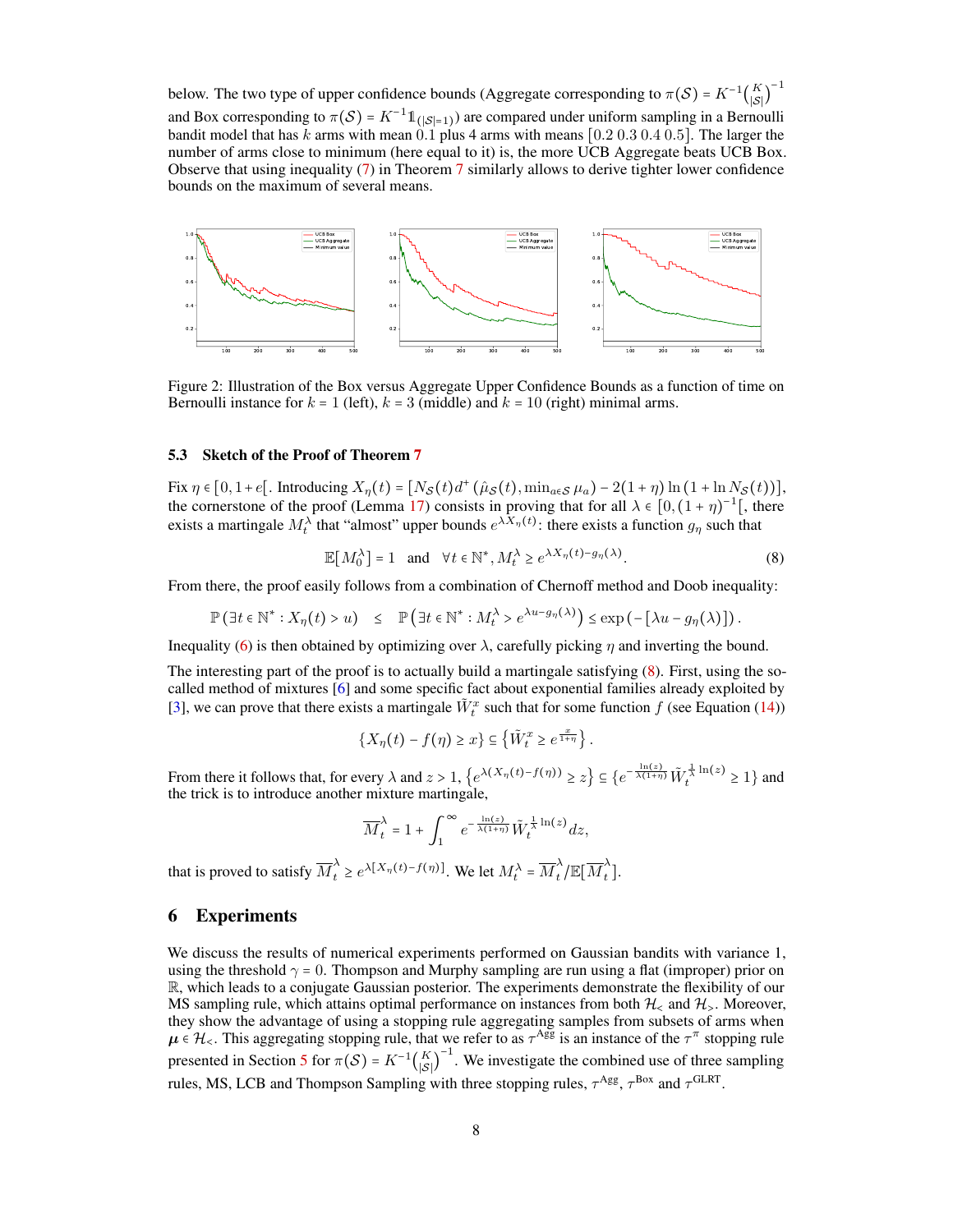We first study an instance  $\mu \in \mathcal{H}_{< 1}$  with  $K = 10$  arms that are linearly spaced between -1 and 1. We run the different algorithms (excluding the TS sampling rule, that essentially coincides with MS on  $\mathcal{H}_<$ ) for different values of  $\delta$  and report the estimated sample complexity in Figure [3](#page-8-3) (left). For each stopping rule and stopping rule  $\mathbb{E}[\tau^{\text{Agg}}] \leq \mathbb{E}[\tau^{\text{Box}}] \leq \mathbb{E}[\tau^{\text{GLRT}}]$ . Moreover, for e MS is outperforming LCB, with a sample complexity of order  $T^*(\boldsymbol{\mu}) \ln(1/\delta) + C.$  Then we study an instance  $\mu \in \mathcal{H}_>$  with  $K = 5$  arms that are linearly spaced between 0.5 and 1, with  $\tau^{\text{Agg}}$  as the compline rule (which metters little set the electricity meetly store because of  $\tau$ , or  $2l$ ). Peculta are sampling rule (which matters little as the algorithm mostly stops because of  $\tau$  on  $\mathcal{H}_>$ ). Results are reported in Figure [3](#page-8-3) (right), in which we see that MS is performing very similarly to LCB (that is also proved optimal on  $\mathcal{H}_>$ ), while vanilla TS fails dramatically. On those experiments, the empirical error was always zero, which shows that our theoretical thresholds are still quite conservative. More experimental results can be found in Appendix [A:](#page-11-1) an illustration of the convergence properties of the MS sampling rule as well as a larger-scale comparison of stopping rules under  $\mathcal{H}_{\leq}$ .



<span id="page-8-3"></span>Figure 3:  $\mathbb{E}[\tau_{\delta}]$  as a function of  $\ln(1/\delta)$  for several algorithms on an instance  $\mu \in \mathcal{H}_{<}$  (left) and  $\mu \in \mathcal{H}_>$  (right), estimated using  $N = 5000$  (resp. 500) repetitions.

## 7 Discussion

We propose new sampling and stopping rules for sequentially testing the minimum of means. As our guiding principle, we first prove sample complexity lower bounds, characterized the emerging oracle sample allocation  $w^*$ , and develop the Murphy Sampling strategy to match it asymptotically. We observe in the experiments that the asymptotic regime does not necessarily kick in at moderate confidence  $\delta$  (Figure [4,](#page-12-0) left) and that there is an important lower-order term to the practical sample complexity (Figure [3\)](#page-8-3). It is an intriguing open problem of theoretical and practical importance to characterize and match optimal behavior at moderate confidence. We make first contributions in both directions: we prove tighter sample complexity lower bounds for symmetric algorithms (Proposition [2,](#page-3-0) Theorem [3\)](#page-3-2) and we design aggregating confidence intervals which are tighter in practice (Figure [2\)](#page-7-1).

The importance of this perspective arises, as highlighted in the introduction, from the *hierarchical* application of maxima/minima in learning applications. A better understanding of the moderate confidence regime for learning minima will very likely translate into new insights and methods for learning about hierarchical structures, where the benefits accumulate with depth.

#### References

- <span id="page-8-0"></span>[1] S. Agrawal and N. Goyal. Analysis of Thompson Sampling for the multi-armed bandit problem. In *Proceedings of the 25th Conference On Learning Theory*, 2012.
- <span id="page-8-2"></span>[2] S. Bubeck and N. Cesa-Bianchi. Regret analysis of stochastic and nonstochastic multi-armed bandit problems. *Fondations and Trends in Machine Learning*, 5(1):1–122, 2012.
- <span id="page-8-1"></span>[3] O. Cappé, A. Garivier, O.-A. Maillard, R. Munos, and G. Stoltz. Kullback-Leibler upper confidence bounds for optimal sequential allocation. *Annals of Statistics*, 41(3):1516–1541, 2013.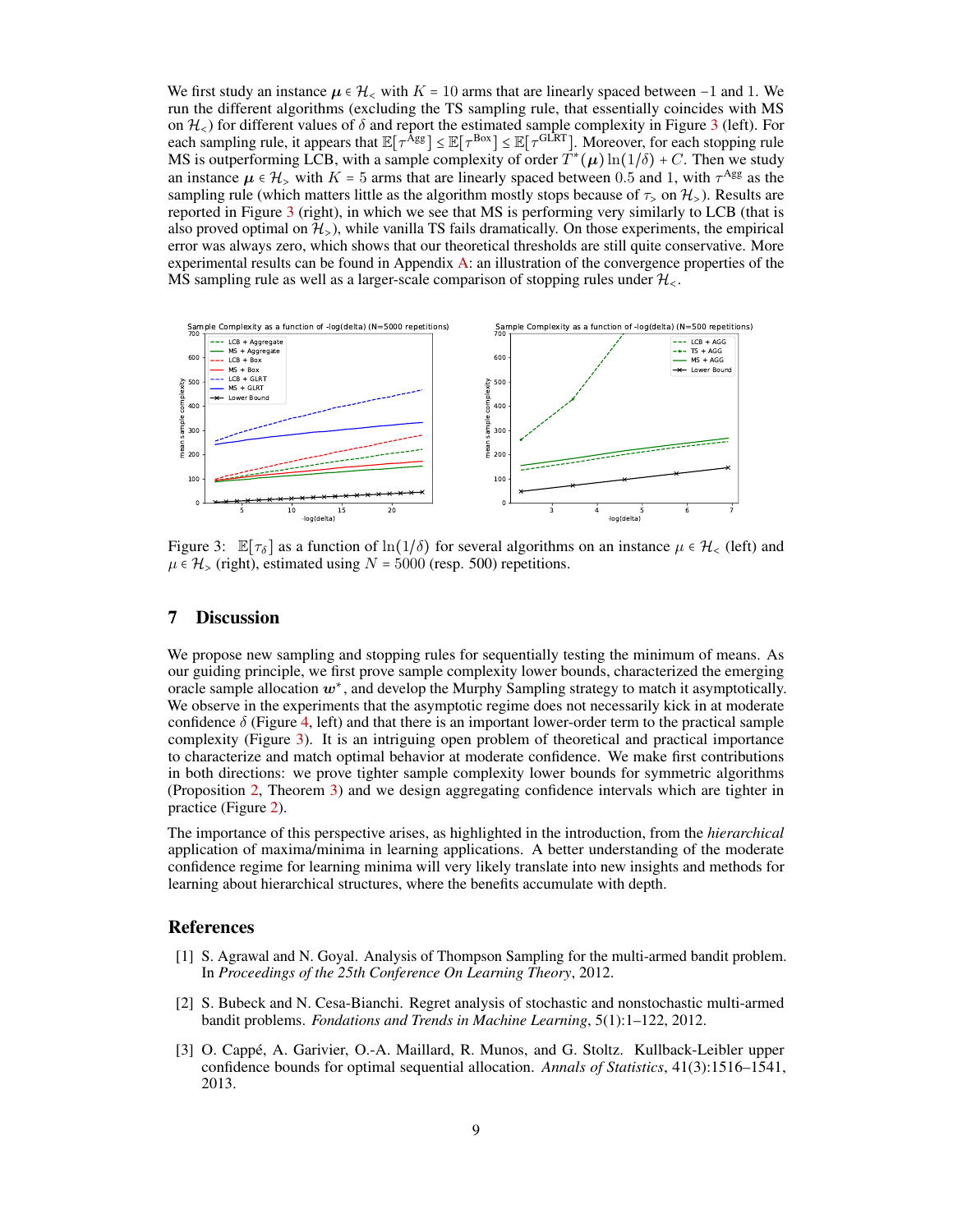- <span id="page-9-12"></span>[4] L. Chen, A. Gupta, J. Li, M. Qiao, and R. Wang. Nearly optimal sampling algorithms for combinatorial pure exploration. In *Proceedings of the 30th Conference on Learning Theory (COLT)*, 2017.
- <span id="page-9-6"></span>[5] H. Chernoff. Sequential design of Experiments. *The Annals of Mathematical Statistics*, 30(3): 755–770, 1959.
- <span id="page-9-19"></span>[6] V. H. de la Peña, T. L. Lai, and S. Q. *Self-normalized processes. Limit Theory and Statistical applications*. Springer, 2009.
- <span id="page-9-0"></span>[7] C. D'Eramo, M. Restelli, and A. Nuara. Estimating maximum expected value through Gaussian approximation. In *International Conference on Machine Learning (ICML)*, 2016.
- <span id="page-9-1"></span>[8] C. D'Eramo, A. Nuara, M. Pirotta, and M. Restelli. Estimating the maximum expected value in continuous reinforcement learning problems. In *AAAI*, 2017.
- <span id="page-9-7"></span>[9] E. Even-Dar, S. Mannor, and Y. Mansour. Action Elimination and Stopping Conditions for the Multi-Armed Bandit and Reinforcement Learning Problems. *Journal of Machine Learning Research*, 7:1079–1105, 2006.
- <span id="page-9-14"></span>[10] A. Garivier and E. Kaufmann. Optimal best arm identification with fixed confidence. In *Proceedings of the 29th Conference On Learning Theory (COLT)*, 2016.
- <span id="page-9-3"></span>[11] A. Garivier, E. Kaufmann, and W. M. Koolen. Maximin action identification: A new bandit framework for games. In *Proceedings of the 29th Conference On Learning Theory (COLT)*, 2016.
- <span id="page-9-10"></span>[12] A. Garivier, P. Ménard, and L. Rossi. Thresholding bandit for dose-ranging: The impact of monotonicity. *arXiv:1711.04454*, 2017.
- <span id="page-9-15"></span>[13] A. Garivier, P. Ménard, and G. Stoltz. Explore first, exploit next: The true shape of regret in bandit problems. *Mathematics of Operations Research*, Jun. 2018.
- <span id="page-9-11"></span>[14] D. Goldsman and B. L. Nelson. *Comparing Systems via Simulation, Chapter 9 in the Handbook of Simulation*. Wiley, 1998.
- <span id="page-9-2"></span>[15] J.-B. Grill, M. Valko, and R. Munos. Blazing the trails before beating the path: Sample-efficient Monte-Carlo planning. In *Advances in Neural Information Processing Systems (NIPS)*, pages 4680–4688, 2016.
- <span id="page-9-17"></span>[16] P. D. Grünwald. *The minimum description length principle*. MIT press, 2007.
- <span id="page-9-4"></span>[17] R. Huang, M. M. Ajallooeian, C. Szepesvári, and M. Müller. Structured best arm identification with fixed confidence. In *International Conference on Algorithmic Learning Theory (ALT)*, 2017.
- <span id="page-9-13"></span>[18] K. Jamieson, M. Malloy, R. Nowak, and S. Bubeck. lil'UCB: an Optimal Exploration Algorithm for Multi-Armed Bandits. In *Proceedings of the 27th Conference on Learning Theory*, 2014.
- <span id="page-9-9"></span>[19] S. Kalyanakrishnan, A. Tewari, P. Auer, and P. Stone. PAC subset selection in stochastic multi-armed bandits. In *International Conference on Machine Learning (ICML)*, 2012.
- <span id="page-9-5"></span>[20] E. Kaufmann and W. M. Koolen. Monte-Carlo tree search by best arm identification. In *Advances in Neural Information Processing Systems (NIPS)*, 2017.
- <span id="page-9-18"></span>[21] E. Kaufmann and W. M. Koolen. Mixture Martingales Revisited with Applications to Sequential Tests and Confidence Intervals. Preprint, 2018. URL [https://hal.](https://hal.archives-ouvertes.fr/hal-01886612v1/) [archives-ouvertes.fr/hal-01886612v1/](https://hal.archives-ouvertes.fr/hal-01886612v1/).
- <span id="page-9-16"></span>[22] E. Kaufmann, N. Korda, and R. Munos. Thompson Sampling : an Asymptotically Optimal Finite-Time Analysis. In *Proceedings of the 23rd conference on Algorithmic Learning Theory*, 2012.
- <span id="page-9-8"></span>[23] E. Kaufmann, O. Cappé, and A. Garivier. On the Complexity of Best Arm Identification in Multi-Armed Bandit Models. *Journal of Machine Learning Research*, 17(1):1–42, 2016.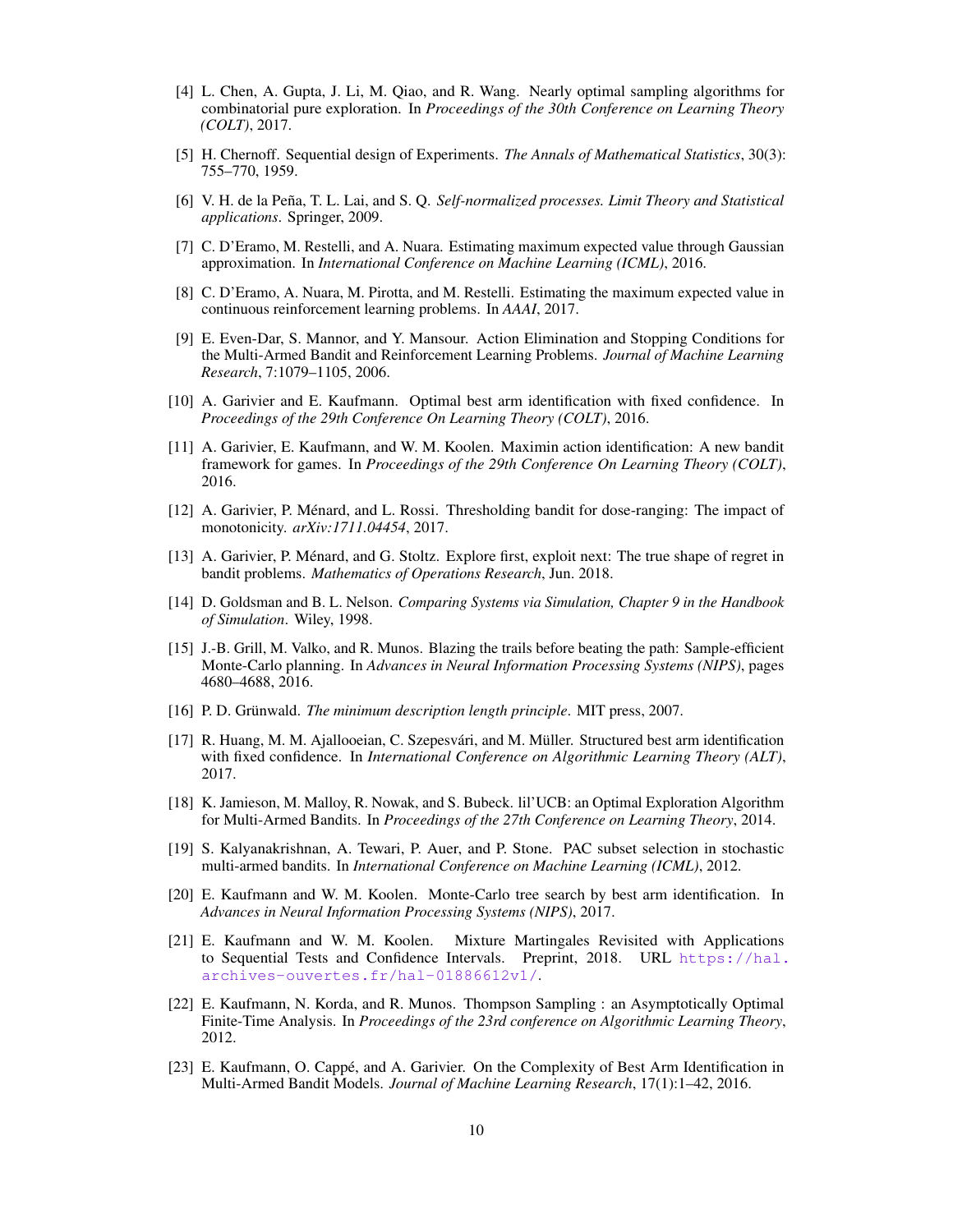- <span id="page-10-7"></span>[24] S.-H. Kim. Comparison with a standard via fully sequential procedures. *ACM Transactions on Modeling and Computer Simulation (TOMACS)*, 15(2):155–174, 2005.
- <span id="page-10-4"></span>[25] L. Kocsis and C. Szepesvári. Bandit based Monte-Carlo planning. In *Proceedings of the 17th European Conference on Machine Learning*, ECML'06, pages 282–293, Berlin, Heidelberg, 2006. Springer-Verlag. ISBN 3-540-45375-X, 978-3-540-45375-8.
- <span id="page-10-1"></span>[26] T. L. Lai and H. Robbins. Asymptotically efficient adaptive allocation rules. *Advances in Applied Mathematics*, 6(1):4–22, 1985.
- <span id="page-10-6"></span>[27] A. Locatelli, M. Gutzeit, and A. Carpentier. An optimal algorithm for the thresholding bandit problem. In *International Conference on Machine Learning (ICML)*, 2016.
- <span id="page-10-0"></span>[28] H. Robbins. Some aspects of the sequential design of experiments. *Bulletin of the American Mathematical Society*, 58(5):527–535, 1952.
- <span id="page-10-9"></span>[29] D. Russo. Simple Bayesian algorithms for best arm identification. *CoRR*, abs/1602.08448, 2016. URL <http://arxiv.org/abs/1602.08448>.
- <span id="page-10-10"></span>[30] M. Simchowitz, K. Jamieson, and B. Recht. The simulator: Understanding adaptive sampling in the moderate-confidence regime. In *Proceedings of the 30th Conference on Learning Theory (COLT)*, 2017.
- <span id="page-10-3"></span>[31] I. Takahisa and T. Kaneko. Estimating the maximum expected value through upper confidence bound of likelihood. In *Conference on Technologies and Applications of Artificial Intelligence (TAAI)*, pages 202–207. IEEE, 2017.
- <span id="page-10-5"></span>[32] K. Teraoka, K. Hatano, and E. Takimoto. Efficient sampling method for Monte Carlo tree search problem. *IEICE Transactions on Infomation and Systems*, pages 392–398, 2014.
- <span id="page-10-8"></span>[33] W. R. Thompson. On the likelihood that one unknown probability exceeds another in view of the evidence of two samples. *Biometrika*, 25:285–294, 1933.
- <span id="page-10-2"></span>[34] H. van Hasselt. Estimating the maximum expected value: An analysis of (nested) cross validation and the maximum sample average. *CoRR*, abs/1302.7175, 2013. URL [http:](http://arxiv.org/abs/1302.7175) [//arxiv.org/abs/1302.7175](http://arxiv.org/abs/1302.7175).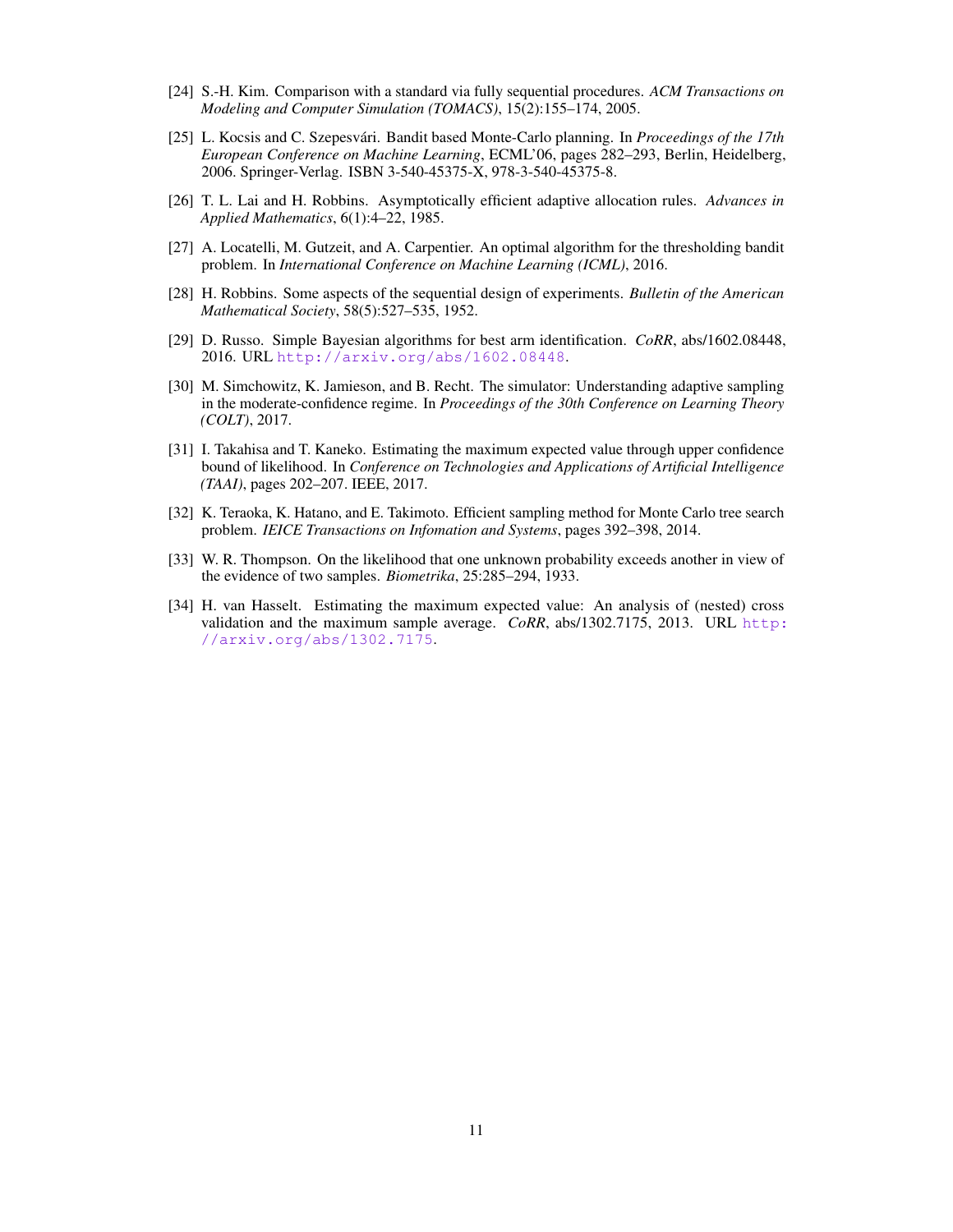## <span id="page-11-1"></span>A Additional Experimental Results

We first report in Figure [4](#page-12-0) further results regarding the convergence of the sampling proportions  $N_a(\tau)/\tau$  under the two instances of  $\mathcal{H}_\leq$  and  $\mathcal{H}_\geq$  described in Section [6,](#page-7-0) for the smallest value of  $\delta$ used in each experiment and under the stopping rule  $\tau^{Agg}$ . Under  $\mathcal{H}_{\leq}$  we see that MS has indeed spent a larger fraction of the time on the optimal arm, even if it does not yet reach the fraction 1 prescribed by the lower bound. One can also note that the empirical proportions of draws of the arms under LCB are very close to the sub-optimal weights obtained in Proposition [16](#page-16-2) in Appendix [E,](#page-16-0) which are added to the plot. Under  $\mathcal{H}_>$ , we see that the empirical fractions of draws of both MS and LCB converge to  $w^*(\mu)$  whereas the TS sampling rule departs significantly from those optimal weights, by drawing mostly arm 1.

Then we go deeper into investigating the impact of the proposed sampling rule under instances of  $\mathcal{H}_{\leq}$ . Indeed, we expect that grouping samples from several arms will help stop earlier as the number of arms under the threshold  $\gamma$  increases, which we illustrate with the following experiment. Consider K = 100 Gaussian arms with variance 1 and  $\gamma$  = 0. For several values of  $k \in \{1, \ldots, K\}$ , we consider an instance in which there are k arms with mean  $-1$  and  $K - k$  arms with mean 0. Note that all those instances have the same (asymptotic) theoretical sample complexity, which is  $T^*(\mu) \ln(1/\delta)$ , but in a regime with "large"  $\delta$  (here we take  $\delta = 0.1$ ), we expect this aggregating of samples to reduce significantly the sample complexity especially when there are a lot of arms below  $\gamma$ .

Figure [5](#page-12-1) (left) reports the sample complexity of the Agg, Box and GLRT stopping rule, each used in combination with either the LCB or the MS sampling rule, for different values of  $k$ . On can note first that for a given stopping rule, MS is always outperforming LCB. Then,  $\tau^{\text{Agg}}$  outperforms  $\tau^{\text{Box}}$  for all the values of k, as well as  $\tau^{\text{GLRT}}$  for values that are smaller than 70. GLRT is thus a better candidate only when the number of arms below the threshold is very large. This may be explained by the support plot displayed in Figure [5](#page-12-1) (right): for each value of  $k$ , we report the number of arms in the subset S that was used for stopping, that is which satisfies  $N_S(\tau)d^+(\hat{\mu}_S(\tau),\gamma) \ge$ <br> $\frac{1}{2}$  $\ln(1 + \ln(N_S(\tau))) + \ln(1/(\delta \pi(S)))$  in the case of Box and Agg. For the GLRT, the support is the number of arms for which  $\hat{\mu}_a(\tau) \leq \gamma$ , whose evidence for being below the threshold is included in the definition of the GLRT statistic. The support plot highlights that GLRT may sum evidence from more arms than the number of arms whose samples are aggregated by Agg, and in a regime in which the thresholds to which the two stopping statistics are compared are similar, this may favor GLRT. In Figure [6,](#page-12-2) we report similar experiments in instances in which  $K = 100$  and for each k there are k linearly spaced arms below the threshold and  $K - k$  arms with mean 0. In that case, even for large values of  $k$ , GLRT does not outperform the Aggregating stopping rule, which successfully combines samples from several arms below the threshold with different means.

### <span id="page-11-0"></span>B Proofs for the Sample Complexity Lower Bounds

We first need the following Lemma, that tells us that a  $\delta$ -correct strategy stops with probability at most  $2\delta$  if all arms have mean exactly  $\gamma$ .

<span id="page-11-2"></span>**Lemma 9.** *Let*  $\gamma = (\gamma, \dots, \gamma)$ *. For any δ*-correct test,  $\mathbb{P}_{\gamma}[\tau < \infty] \leq 2\delta$ *.* 

*Proof.* Let  $m > 0$ ,  $\epsilon > 0$ ,  $\mu = (\gamma + \epsilon, \dots, \gamma + \epsilon)$  and  $\mu' = (\gamma - \epsilon, \dots, \gamma - \epsilon)$ . Then the informational inequality of [\[23,](#page-9-8) Lemma 1] applied to the event  $\{\tau \leq m, \hat{m} = \rangle\}$ , followed by  $\text{kl}(p,q) \geq 2(p-q)^2$ , implies that

$$
md(\gamma + \epsilon, \gamma - \epsilon) \ge kl \Big( \mathbb{P}_{\mu}(\tau \le m, \hat{m} = \epsilon), \mathbb{P}_{\mu'}(\tau \le m, \hat{m} = \epsilon) \Big)
$$
  
\n
$$
\ge 2 \Big( \mathbb{P}_{\mu}(\tau \le m, \hat{m} = \epsilon) - \mathbb{P}_{\mu'}(\tau \le m, \hat{m} = \epsilon) \Big)^2
$$
  
\n
$$
= 2 \Big( \mathbb{P}_{\mu}(\tau \le m) - \mathbb{P}_{\mu}(\tau \le m, \hat{m} = \epsilon) - \mathbb{P}_{\mu'}(\tau \le m, \hat{m} = \epsilon) \Big)^2
$$
  
\n
$$
\ge 2 \Big( \mathbb{P}_{\mu}(\tau \le m) - 2\delta \Big)^2_+
$$

and thus

$$
\mathbb{P}_{\mu}(\tau \leq m) \leq 2\delta + \sqrt{\frac{md(\gamma + \epsilon, \gamma - \epsilon)}{2}}.
$$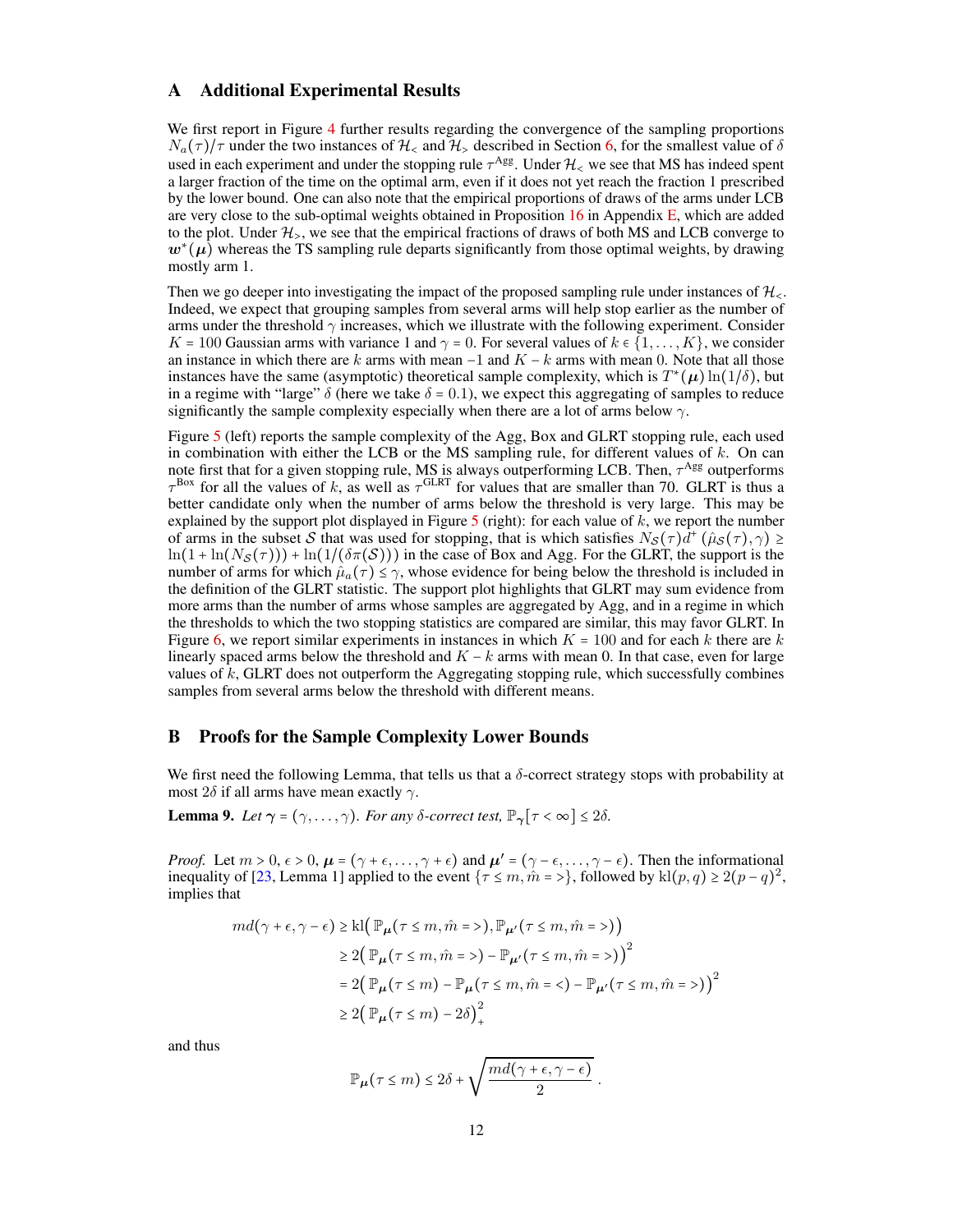

<span id="page-12-0"></span>Figure 4: Empirical proportions of samples versus  $w^*(\mu)$  for one instance in  $\mathcal{H}_\leq$  (left) and one instance in  $\mathcal{H}_\leq$  (intimes) instance in  $H<sub>></sub>$  (right), in the same experimental setup as that of Figure [3.](#page-8-3)



<span id="page-12-1"></span>Figure 5: Sample complexity (left) and support when stopping (right) for different algorithms as a function of the number k of arms below the threshold  $\gamma = 0$  on an instance for which  $\mu_a \in \{-1, 0\}$ .



<span id="page-12-2"></span>Figure 6: Sample complexity (left) and support when stopping (right) for different algorithms as a function of the number k of arms below the threshold  $\gamma = 0$  on an instance for which the k arms below  $\gamma$  are linearly spaced between -1 and 0.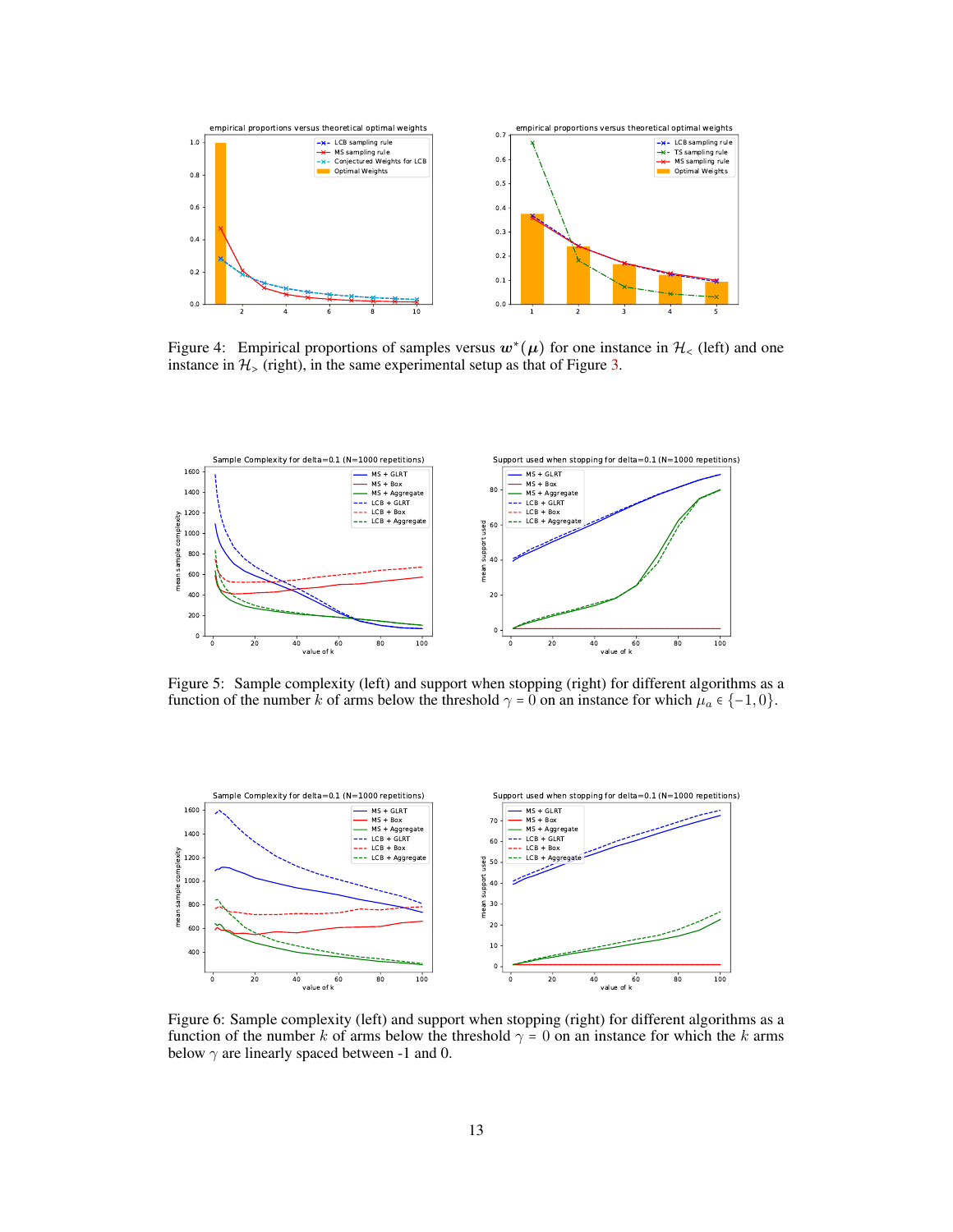Letting  $\epsilon$  go to 0, one gets  $\mathbb{P}_{\gamma}(\tau \leq m) \leq 2\delta$  and thus

$$
\mathbb{P}_{\gamma}(\tau < \infty) = \mathbb{P}_{\gamma} \left( \bigcup_{m > 0} (\tau < m) \right) = \lim_{m \to \infty} \mathbb{P}_{\gamma} (\tau < m) \le 2\delta . \qquad \qquad \Box
$$

#### B.1 Proof of Lemma [1](#page-2-3)

 $\mathbf{r}$   $\mathbf{r}$   $\mathbf{r}$ 

If 
$$
\mu^* < \gamma
$$
, then we find  
\n
$$
\frac{1}{T^*(\mu)} = \max_{w \in \Delta} \sum_{a: \mu_a < \gamma} w_a d(\mu_a, \gamma) = \max_{a: \mu_a < \gamma} d(\mu_a, \gamma) = d(\mu^*, \gamma)
$$
\nwhere  $w_a^* = \mathbf{1}_{a=a^*}$ .

On the other hand, if  $\mu^* > \gamma$ , we find

$$
\frac{1}{T^*(\mu)} = \max_{\mathbf{w} \in \Delta} \min_a w_a d(\mu_a, \gamma) = \frac{1}{\sum_a \frac{1}{d(\mu_a, \gamma)}} \quad \text{where} \quad w_a^* = \frac{\frac{1}{d(\mu_a, \gamma)}}{\sum_j \frac{1}{d(\mu_j, \gamma)}}.
$$

### B.2 Proof of Proposition [2](#page-3-0)

Let  $\gamma = (\gamma, \dots, \gamma)$ , and let  $m > 0$ . Fix  $a \in \{1, \dots, K\}$ . By Lemma [9,](#page-11-2)

$$
\mathbb{E}_{\gamma}[N_a(\tau \wedge m)] \ge \mathbb{E}_{\gamma}[N_a(m)] - m \mathbb{P}_{\gamma}(\tau < m) \ge \mathbb{E}_{\gamma}[N_a(m)] - 2\delta m.
$$

Then, by the informational lower bound (F-long) and by the generalized Pinsker inequality (Lemma 2 of [\[13\]](#page-9-15)), one obtains

$$
mk \geq \sum_{j=1}^{K} \mathbb{E}_{\gamma}[N_j(\tau \wedge m)] d(\mu_a, \gamma)
$$
  
\n
$$
\geq kl \left( \frac{\mathbb{E}_{\gamma}[N_a(\tau \wedge m)]}{m}, \frac{\mathbb{E}_{\mu}[N_a(\tau \wedge m)]}{m} \right)
$$
  
\n
$$
\geq kl \left( \frac{1}{K} - 2\delta, \frac{\mathbb{E}_{\mu}[N_a(\tau \wedge m)]}{m} \wedge \left( \frac{1}{K} - 2\delta \right) \right)
$$
  
\n
$$
\geq \frac{K}{2} \left( \frac{1}{K} - 2\delta - \frac{\mathbb{E}_{\mu}[N_a(\tau \wedge m)]}{m} \right)^2_{+}.
$$

It follows that

$$
\mathbb{E}_{\mu}[N_a(\tau \wedge m)] \ge \frac{m}{K} - 2\delta m - m\sqrt{\frac{2mk}{K}} ,
$$
  
the choice  $m = \frac{2K(1/K - 25)^2}{K}$ 

and the result follows from the choice  $m = 2K(1/K - 2\delta)^2/(9k)$ .

#### B.3 Proof of Theorem [3](#page-3-2)

By the informational lower bound (F-long) of [\[13\]](#page-9-15),

$$
\sum_{a} \mathbb{E}_{\mu} \left[ N_a(\tau) \right] d_+(\mu_a, \gamma) = \sum_{a: \mu_a < \gamma} \mathbb{E}_{\mu} \left[ N_a(\tau) \right] d(\mu_a, \gamma) \geq \text{kl}(\delta, 1 - \delta) ,
$$

and by Proposition [2,](#page-3-0) for all  $a \in \{1, \ldots, K\}$ ,

$$
\mathbb{E}_{\mu}\left[N_a(\tau)\right]\geq n:=\frac{2\left(1-2\delta K^3\right)}{27K^2k}.
$$

Hence,

$$
\mathbb{E}_{\mu}[\tau] = \sum_{a} \mathbb{E}_{\mu} [N_a(\tau)] \ge \min \left\{ \sum_{a=1}^{K} n_a \quad \text{such that } \sum_{a} n_a d_+(\mu_a, \gamma) \ge k l(\delta, 1 - \delta) \text{ and } \forall a, n_a \ge n \right\}.
$$
  
The solution of this minimization problem is:  $n_a^* = n$  for all  $a > 1$ , and

\n (on of this minimization problem is: \n 
$$
n_a^* = n
$$
\n for all  $a > 1$ , \n and\n  $k l(\delta_1 - \delta) = n \sum_{a} d_a(u, \gamma)$ \n

$$
n_1^* = \frac{\text{kl}(\delta, 1-\delta) - n \sum_{a>1} d_+(\mu_a, \gamma)}{d(\mu_1, \gamma)}
$$

.

Thus,

$$
\mathbb{E}_{\mu}[\tau] \geq \sum_{a=1}^{K} n_a^* = \frac{\text{kl}(\delta, 1-\delta)}{d(\mu_1, \gamma)} + n \sum_{a} \left(1 - \frac{d_+(\mu_a, \gamma)}{d(\mu_1, \gamma)}\right).
$$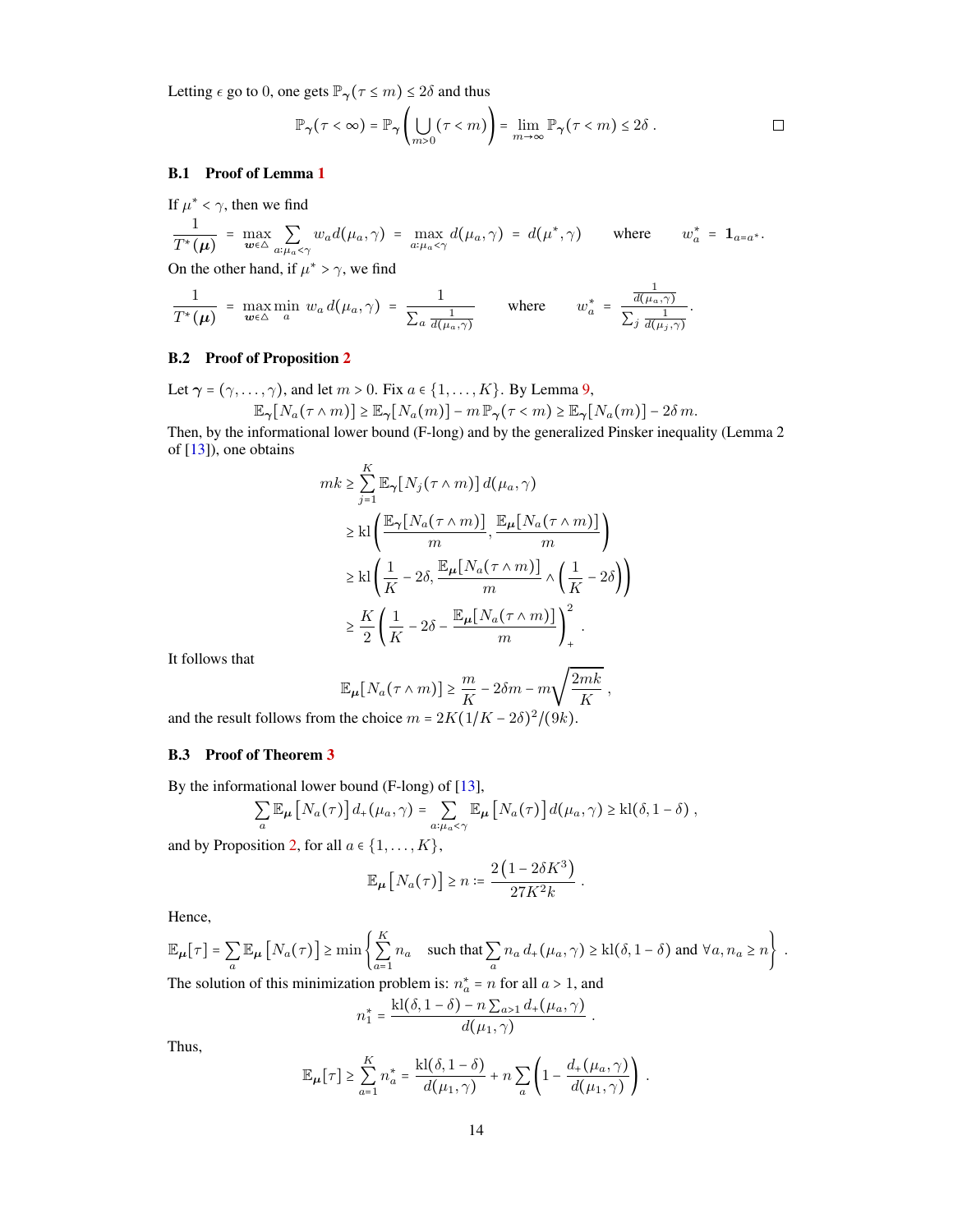## <span id="page-14-0"></span>C Weight Convergence Implies Optimal Sample Complexity (Lemma [4\)](#page-4-1)

Fix  $\mu \in \mathcal{H}_{\leq}$ . Then there exists an event  $\mathcal{E}$  such that  $N_1(t)/t \to w_1^*(\mu)$  and  $\hat{\mu}_1(t) \to \mu_1$ . On this event  $\mathcal{E}$  for all  $\leftrightarrow$  0. there exists to such that for  $t > t$ ,  $N_1(t)/t$   $\to \infty$  (4)  $\leftrightarrow$  0. (4)  $\leftrightarrow$  $\mathcal E$ , for all  $\epsilon > 0$ , there exists  $t_0$  such that for  $t \ge t_0$ ,  $N_1(t) d(\hat\mu_1(t), \gamma) \ge (1 - \epsilon) t d(\mu_1, \gamma)$ . We use [\(2\)](#page-3-1) to write

$$
\tau_{\delta} \leq \tau_{<} \leq \inf \{ t \in \mathbb{N}^{*}, N_{1}(t) d^{-}(\hat{\mu}_{1}(t), \gamma) \geq C_{<}(\delta, N_{1}(t)) \}
$$
  
\n
$$
\leq \inf \{ t \geq t_{0} : t(1 - \epsilon) d(\mu_{1}, \gamma) \geq C_{<}(\delta, t) \}
$$
  
\n
$$
\leq \inf \{ t \geq t_{0} : t(1 - \epsilon) d(\mu_{1}, \gamma) \geq f(\delta) + \ln(t) \}
$$

hence

$$
\tau_{\delta} \leq t_0 + \inf \left\{ t \in \mathbb{N}^* : t \times \left[ \left( 1 - \epsilon \right) d(\mu_1, \gamma) \right] \geq \ln \left( \frac{t}{\delta} \right) + o(\ln(1/\delta)) \right\}.
$$

Simple algebra (e.g. Lemma 22 in [\[23\]](#page-9-8)) yields

$$
\tau_{\delta} \le \frac{1}{(1-\epsilon)d(\mu_1, \gamma)}\ln(1/\delta) + o(\ln(1/\delta))
$$

hence  $\limsup_{\delta \to 0} \tau_{\delta} / \ln(1/\delta) \leq T^*(\mu) / (1 - \epsilon)$  for all  $\epsilon$ , thus  $\limsup_{\delta \to 0} \tau_{\delta} / \ln(1/\delta) \leq T^*(\mu)$ .

Fix  $\mu \in \mathcal{H}_{\geq}$ . As each a  $w^*_{\alpha}(\mu) \neq 0$ , all arms are drawn infinitely often, thus there exists an event  $\mathcal{E}$  of probability 1 such that  $N_a(t)/t \to w_a^*(\mu)$  and  $\hat{\mu}_a(t) \to \mu_a$ . On  $\mathcal{E}$ , for all  $\epsilon > 0$ , there exists  $t_0$  such that for all  $t \ge t_0$ ,  $\forall a, N_a(t)d^-(\hat{\mu}_a(t), \gamma) \ge (1 - \epsilon)tw_a^*(\mu)d(\mu_a, \gamma)$ . This time

$$
\tau_{\delta} \leq \tau_{>} = \inf \{ t \in \mathbb{N}^* : \forall a, N_a(t) d^-(\hat{\mu}_a(t), \gamma) \geq C_{>}(\delta, N_a(t)) \}
$$
  

$$
\leq \inf \{ t \in \mathbb{N}^* : \forall a, N_a(t) d^-(\hat{\mu}_a(t), \gamma) \geq C_{>}(\delta, t) \}
$$
  

$$
\leq \inf \{ t \geq t_0 : \forall a, (1 - \epsilon) t w_a^*(\mu) d(\mu_a, \gamma) \geq f(\delta) + \ln(t) \}
$$

and

$$
\tau_{\delta} \leq t_0 + \inf \left\{ t \in \mathbb{N}^* : t \times \left[ (1 - \epsilon) \min_{a} w_a^*(\boldsymbol{\mu}) d(\mu_a, \gamma) \right] \geq \ln \left( \frac{t}{\delta} \right) + o(\ln(1/\delta)) \right\}.
$$

Similarly one obtains

$$
\tau_{\delta} \leq \frac{T^*(\mu)}{(1-\epsilon)}\ln(1/\delta) + o(\ln(1/\delta))
$$

and  $\limsup_{\delta \to 0} \tau_{\delta} / \ln(1/\delta) \leq T^*(\mu)$ .

## <span id="page-14-1"></span>D Analysis of Murphy Sampling (Proof of Theorem [5\)](#page-5-2)

In this section we analyse the Murphy Sampling [\(4\)](#page-4-2) sampling rule. Throughout we will make the assumption stated in Section [4.](#page-4-0)

Let  $\Pi_n$  be the posterior on  $\mu$  after n rounds. Let  $\psi_a(t)$  denote the probability of sampling arm a in round  $t$ , i.e.

$$
\psi_a(t) = \mathbb{P}\left(A_t = a | \mathcal{F}_{t-1}\right) = \Pi_{t-1}\left(a = \arg\min_j \mu_j \left|\min_j \mu_j < \gamma\right.\right).
$$

<span id="page-14-2"></span>let  $\Psi_a(n) = \sum_{t=1}^n \psi_a(t)$  and  $\bar{\psi}_a(n) = \Psi_a(n)/n$ . We will make use of the following result **Proposition 10** ([\[29,](#page-10-9) Corollary 1]). *Let*  $S \subseteq [K]$  *be any subset of arms.* 

<span id="page-14-4"></span><span id="page-14-3"></span>
$$
\sum_{a \in S} \Psi_a(t) \to \infty \implies \lim_{t \to \infty} \frac{\sum_{a \in S} N_a(t)}{\sum_{a \in S} \Psi_a(t)} = 1 \quad a.s.
$$

Our main assumption is the following (see e.g. [\[29,](#page-10-9) Proposition 3]). Let  $\Theta_a \subseteq \mathbb{R}$  be an open set. Then

$$
\sup_{t} N_a(t) = \infty \implies \Pi_t \left( \theta_a \in \Theta_a \right) \to \mathbf{1} \{ \mu_a \in \Theta_a \} \quad \text{a.s.} \tag{9}
$$

$$
\sup_{t} N_a(t) < \infty \implies \inf_{t} \Pi_t \left( \theta_a \in \Theta_a \right) > 0 \qquad \text{a.s.} \tag{10}
$$

We first show that every arm is drawn infinitely often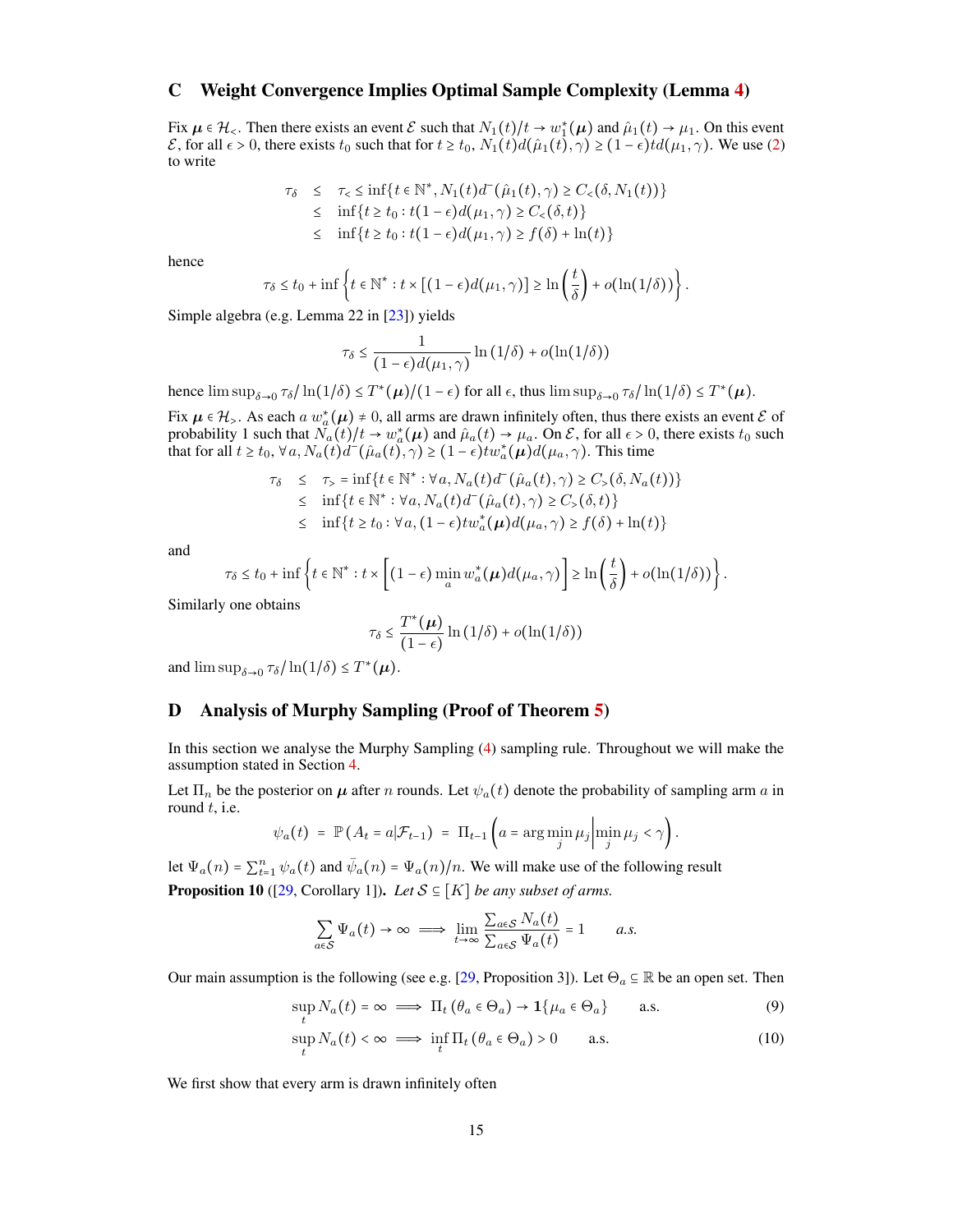Proposition 11. *Let* µ ∈ H *with* µ ∗ *not on the boundary of* Θa<sup>∗</sup> *. Then the MS sampling rule ensures*  $N_a(t) \rightarrow \infty$  *a.s. for all arm*  $a \in \{1, \ldots, K\}.$ 

*Proof.* By Proposition [10,](#page-14-2) it suffices to show  $\Psi_a(t) \to \infty$ . Toward contradiction assume that  $\mathcal{A} = \{a \mid \sup_t \Psi_a(t) < \infty\} \neq \emptyset$ . Let  $B = \{\theta \mid \theta < \mu^* - \epsilon\}$ . Now for every arm  $a \notin \mathcal{A}$ , we have  $\Pi_t(\theta_a \notin B) \to 1$  by [\(9\)](#page-14-3). Let  $C = \max_{a \in A} \lim_{t \to t} \Pi_t(\theta_a \in B)$ . We have  $C > 0$  by [\(10\)](#page-14-4). But then

$$
\sum_{a \in \mathcal{A}} \psi_a(t) \geq \Pi_t \left( \arg \min_a \theta_a \in \mathcal{A}, \min_a \theta_a < \gamma \right)
$$
\n
$$
\geq \max_{a \in \mathcal{A}} \Pi_t \left( \theta_a \in B \right) \prod_{a \notin \mathcal{A}} \Pi_t \left( \theta_a \notin B \right) \to C > 0.
$$

But this means that  $\sum_{a \in A} \Psi_a(t) \to \infty$ , a contradiction.

The analysis now splits in 2 cases, depending on the location of  $\min_a \mu_a$  w.r.t.  $\gamma$ . First we consider the case  $\mu \in \mathcal{H}_{\leq}$ .

<span id="page-15-0"></span>**Theorem [1](#page-2-3)2.** *Consider*  $\mu \in \mathcal{H}_<$  *with minimal arms*  $\mathcal{A} = \{a \mid \mu_a = \mu_*\}$ *. Note that although Lemma 1 may not uniquely identify*  $w^*(\mu)$ *, all candidate*  $w^*(\mu)$  *must satisfy*  $\sum_{\alpha \in A} w^*_{\alpha}(\mu) = 1$ *. The MS* sampling rule ensures that the sampling frequencies converge to  $\frac{\sum_{a\in A}N_a(t)}{t} \to \sum_{a\in A}w_a^*(\mu)$  a.s.

*Proof.* Let  $\zeta \in (\mu^*, \gamma \wedge \min_{a \notin \mathcal{A}} \mu_a)$ . We have that

$$
\sum_{a \in \mathcal{A}} \psi_a(t) \geq \Pi_t \left( \arg \min_j \mu_j \in \mathcal{A}, \min_j \mu_j \leq \gamma \right) \geq \max_{a \in \mathcal{A}} \underbrace{\Pi_t \left( \mu_a \leq \zeta \right)}_{\rightarrow 1 \text{ by (9)}} \prod_{a \notin \mathcal{A}} \underbrace{\Pi_t \left( \mu_a \geq \zeta \right)}_{\rightarrow 1 \text{ by (9)}} \rightarrow 1.
$$

It follows that  $\frac{\sum_{a \in A} \Psi_a(t)}{t} \to 1$ , and the result follows from Proposition [10.](#page-14-2)

Next we analyze the behavior of the MS sampling rule on  $\mu \in \mathcal{H}_{>}$ . We follow the proof strategy of [\[29,](#page-10-9) Section G.1].

<span id="page-15-1"></span>**Theorem 13.** Let  $\mu \in \mathcal{H}_>$ . Then  $\frac{N(t)}{t} \to w^*(\mu)$  a.s.

*Proof.* Let us abbreviate  $w^* \equiv w^*(\mu)$ . By Proposition [10,](#page-14-2) it suffices to show  $\bar{\psi}(t) \to w^*$ . We will show this by applying Proposition [14](#page-16-3) below. First, recall from Lemma [1](#page-2-3) that

<span id="page-15-2"></span>
$$
T^*(\boldsymbol{\mu})^{-1} = \max_{\boldsymbol{w}} \min_{\boldsymbol{\lambda} : \min_a \lambda_a < \gamma} \sum_a w_a d(\mu_a, \lambda_a) = \max_{\boldsymbol{w}} \min_a w_a d(\mu_a, \gamma) = w_a^* d(\mu_a, \gamma) \quad \forall a. (11)
$$

Furthermore, by Proposition [6,](#page-5-3) for any  $a \in [K]$ 

$$
\Pi_n(\theta_a < \gamma) \doteq \exp\left(-n \min_{\boldsymbol{\lambda}: \lambda_a < \gamma} \sum_b \bar{\psi}_b(n) d(\mu_b, \lambda_b)\right) = \exp\left(-n \bar{\psi}_a(n) d(\mu_a, \gamma)\right).
$$

In particular, there is a sequence  $\epsilon_n$  decreasing to zero such that

$$
\forall n: \quad \Pi_n(\theta_a < \gamma) \in \exp\left(-n\left(\bar{\psi}_a(n)d\left(\mu_a, \gamma\right) \pm \epsilon_n\right)\right).
$$

To establish the precondition of Proposition [14](#page-16-3) below, fix  $a \in [K]$  and  $c > 0$  and consider any round *n* where  $\bar{\psi}_a(n) \geq w_a^* + c$ . Then

$$
\psi_a(n) = \frac{\Pi_{n-1} \left( a = \arg \min_j \theta_j, \min_j \theta_j < \gamma \right)}{\Pi_{n-1} \left( \min_j \theta_j < \gamma \right)} \le \frac{\Pi_{n-1} \left( \theta_a < \gamma \right)}{\max_a \Pi_{n-1} \left( \theta_a < \gamma \right)}
$$
\n
$$
\le \frac{e^{-n(\bar{\psi}_a(n)d(\mu_a, \gamma) - \epsilon_n)}}{\max_a e^{-n(\bar{\psi}_a(n)d(\mu_a, \gamma) + \epsilon_n)}} = e^{-n(\bar{\psi}_a(n)d(\mu_a, \gamma) - \min_a \bar{\psi}_a(n)d(\mu_a, \gamma) - 2\epsilon_n)}
$$

By [\(11\)](#page-15-2)  $\min_a \bar{\psi}_a(n) d(\mu_a, \gamma) \leq \max_w \min_a w_a d(\mu_a, \gamma) = w_a^* d(\mu_a, \gamma)$ . Also  $\bar{\psi}_a(n) \geq w_a^* + c$  so  $\psi_a(n) \leq e^{-n((w_a^* + c)d(\mu_a, \gamma) - w_a^*d(\mu_a, \gamma) - 2\epsilon_n)} = e^{-n(cd(\mu_a, \gamma) - 2\epsilon_n)}.$ 

Now as  $\epsilon_n \to 0$ , this establishes eventual exponential decay, hence ensuring that

$$
\sum_{n} \psi_a(n) \mathbb{1} \left\{ \bar{\psi}_a(n) \ge w_a^* + c \right\} < \infty
$$

as required. The conclusion follows from Proposition [14.](#page-16-3)

 $\Box$ 

 $\Box$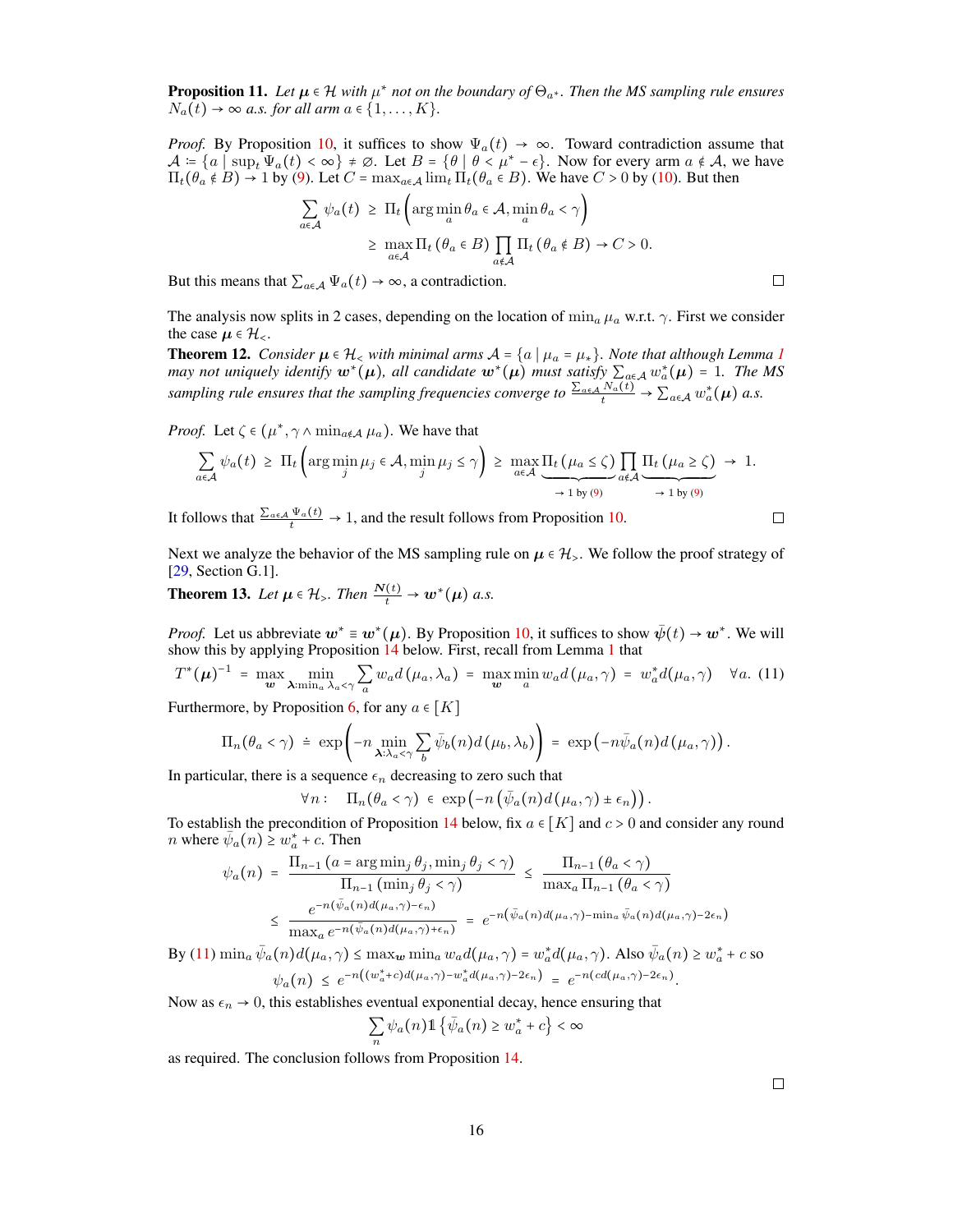<span id="page-16-3"></span>Proposition 14 ([\[29,](#page-10-9) Simplified version of Lemma 11]). *Let* w<sup>∗</sup> ≡ w<sup>∗</sup> (µ)*. Consider any sampling rule*  $(A_t)_t$ *. If for any arm*  $a \in [K]$  *and all*  $c > 0$ 

$$
\sum_{n} \psi_a(n) \mathbb{1} \left\{ \bar{\psi}_a(n) \ge w_a^* + c \right\} < \infty
$$

*then*  $\bar{\psi}(n) \rightarrow w^*$ .

## <span id="page-16-0"></span>E Analysis of LCB

The LCB algorithm [\(3\)](#page-3-3) constructs confidence intervals  $[L_a(t), U_a(t)]$ . With the Box stopping rule [\(2\)](#page-3-1) it stops and recommends < when there exists a such that  $U_a(t) < \gamma$ . It stops and recommends > when for all  $a, L_a(t) > \gamma$ . When it has not stopped yet, it plays  $A_{t+1} = \arg \min_a L_a(t)$  the arm of smallest lower confidence bound.

In this section we show that LCB works fine on  $\mathcal{H}_\ge$ , but has the wrong behavior on  $\mathcal{H}_\le$ . For simplicity we only consider the Gaussian case, in which confidence intervals have the stylized form

$$
[L_a(t), U_a(t)] = \left[\hat{\mu}_a(t) \mp \sqrt{\frac{2 \ln \frac{1}{\delta}}{N_a(t)}}\right].
$$

Note that LCB is not anytime, as its sampling rule is also a function of the confidence level  $1 - \delta$ . We let  $\tau_{\delta}$  denote the stopping rule associated to the algorithm that combines the LCB sampling rule with the Box stopping rule, both tuned for the confidence level  $1 - \delta$ .

Let  $\mathcal{E}_{\delta} = \left\{ \forall t \forall a : |\mu_a - \hat{\mu}_a(t)| \leq \sqrt{\frac{2 \ln \frac{1}{\delta}}{N_a(t)}} \right\}$  $\mathcal{E}_{\delta} = \left\{ \forall t \forall a : |\mu_a - \hat{\mu}_a(t)| \leq \sqrt{\frac{2 \ln \frac{1}{\delta}}{N_a(t)}} \right\}$  $\mathcal{E}_{\delta} = \left\{ \forall t \forall a : |\mu_a - \hat{\mu}_a(t)| \leq \sqrt{\frac{2 \ln \frac{1}{\delta}}{N_a(t)}} \right\}$ . By design of the confidence intervals  $\mathbb{P}(\mathcal{E}_{\delta}^c) \leq \delta^2$ . Moreover, on  $\mathcal{E}_{\delta}$  the algorithm stops and outputs the correct recommendation.

We first show that LCB/Box is sample efficient on  $\mathcal{H}_{\geq}$ .

<span id="page-16-1"></span>**Proposition 15.** *There is a function*  $\epsilon_{\delta} \to 0$  *decreasing as*  $\delta \to 0$  *such that for every*  $\mu \in \mathcal{H}_>$ 

$$
\lim_{\delta \to 0} \mathbb{P}_{\mu} \left( \frac{\tau_{\delta}}{\ln \frac{1}{\delta}} \leq (1 + \epsilon_{\delta}) T^*(\mu) \right) = 1.
$$

*Proof.* Let  $\kappa \in (0,1)$ . On the event  $\mathcal{E}_{\delta^{\kappa}} \subseteq \mathcal{E}_{\delta}$  the algorithm (for confidence  $\delta$ ) stops and outputs the correct recommendation, yielding

$$
\forall a:\mathsf{L}_{a}(\tau)>\gamma.
$$

Moreover, by the sampling rule we have  $\forall a : L_a(\tau) \approx \gamma$ , and we will ignore the difference. We find

$$
\gamma \approx \mathcal{L}_a(\tau) = \hat{\mu}_a(\tau) - \sqrt{\frac{2 \ln \frac{1}{\delta}}{N_a(\tau)}} \geq \mu_a - \sqrt{\kappa \frac{2 \ln \frac{1}{\delta}}{N_a(\tau)}} - \sqrt{\frac{2 \ln \frac{1}{\delta}}{N_a(\tau)}} = \mu_a - (1 + \sqrt{\kappa}) \sqrt{\frac{2 \ln \frac{1}{\delta}}{N_a(\tau)}}.
$$

We conclude  $N_a(\tau) \le \frac{2(1+\sqrt{\kappa})^2 \ln \frac{1}{\delta}}{(\mu_a-\gamma)^2}$  and hence

$$
\tau = \sum_{a} N_a(\tau) \le (1 + \sqrt{\kappa})^2 \ln \frac{1}{\delta} \frac{2}{(\mu_a - \gamma)^2} = (1 + \sqrt{\kappa})^2 \ln \frac{1}{\delta} T^*(\mu).
$$

The result follows by picking  $\kappa = \frac{1}{\sqrt{1-\lambda}}$  $\frac{1}{-\ln \delta}$ , achieving  $\kappa \to 0$  as  $\delta \to 0$  yet  $\mathbb{P}(\mathcal{E}_{\delta^{\kappa}}^c) \leq \delta^{\kappa} \to 0$ .

 $\Box$ 

<span id="page-16-2"></span>Next we consider the behavior on  $\mathcal{H}_{\leq}$ . We characterize the inefficiency of LCB/Box on  $\mathcal{H}_{\leq}$ . **Proposition 16.** *There is a function*  $\epsilon_{\delta} \to 0$  *decreasing as*  $\delta \to 0$  *such that for every bandit model*  $\mu \in \mathcal{H}_<$  with  $\mu_1 < \gamma < \mu_2 \leq \ldots$  *i.e.* on which there is only a single arm below the threshold,

$$
\lim_{\delta \to 0} \mathbb{P}_{\mu} \left( \forall a \neq a^*(\mu) : \frac{N_a(\tau)}{\ln \frac{1}{\delta}} \ge (1 - \epsilon_{\delta}) \frac{2}{(\mu_a + \gamma - 2\mu_1)^2} \right) = 1.
$$

<span id="page-16-4"></span><sup>&</sup>lt;sup>2</sup>As it is written this inequality is not actually correct: in the definition of the confidence interval for arm  $a$ ,  $\ln(1/\delta)$  should be replaced by  $\ln(1/\delta) + c \ln \ln(1/\delta) + d \ln(1 + \ln(N_a(t))$  for some constants c and d (see the discussion in Section [3.2\)](#page-3-4). However, the reasoning that we present with the stylized confidence intervals can be adapted to handle those correct threshold functions, at the price of extra technicalities (e.g., Lemma 22 in [\[23\]](#page-9-8)).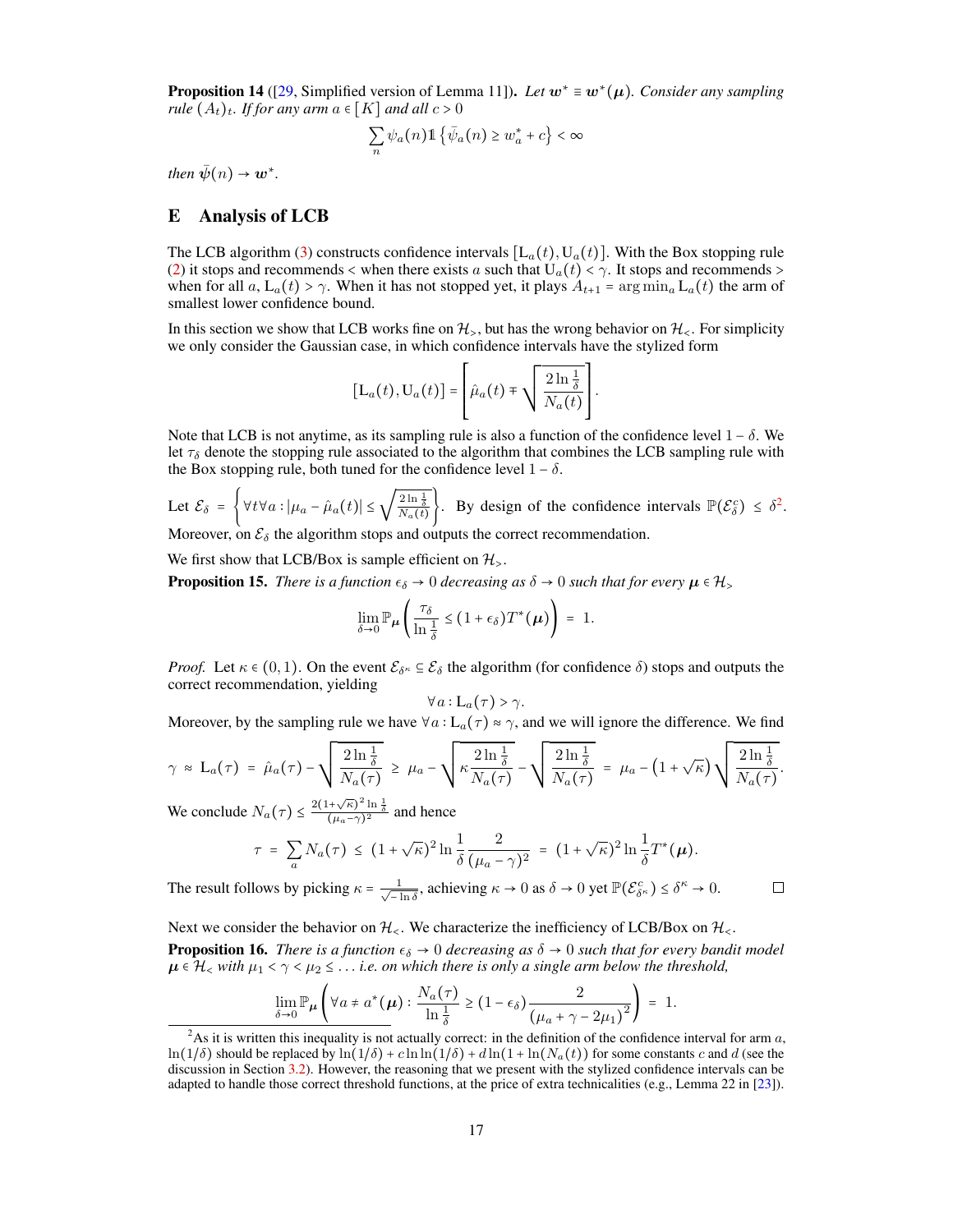*Proof.* Let  $\kappa \in (0,1)$ . We analyse the algorithm on the event  $\mathcal{E}_{\delta^{\kappa}} \subseteq \mathcal{E}_{\delta}$ , on which it stops and recommends the correct output. At that time  $\tau$ , we know

$$
U_1(\tau) \leq \gamma \qquad \text{and also} \qquad \forall a: L_1(\tau) \leq L_a(\tau).
$$

Since we are on the event  $\mathcal{E}_{\delta^{\kappa}}$ , we know

$$
\gamma \geq U_1(\tau) = \hat{\mu}_1(\tau) + \sqrt{\frac{2 \ln \frac{1}{\delta}}{N_1(\tau)}} \geq \mu_1 + \sqrt{\kappa \frac{2 \ln \frac{1}{\delta}}{N_1(\tau)}} + \sqrt{\frac{2 \ln \frac{1}{\delta}}{N_1(\tau)}} = \mu_1 + (1 + \sqrt{\kappa}) \sqrt{\frac{2 \ln \frac{1}{\delta}}{N_1(\tau)}}.
$$

On the other hand, we know for each other arm  $a \neq 1$  that

$$
\sqrt{\frac{2\ln\frac{1}{\delta}}{N_a(\tau)}} = \hat{\mu}_a(\tau) - \mathcal{L}_a(\tau) \leq \hat{\mu}_a(\tau) - \mathcal{L}_1(\tau) \leq \mu_a + \sqrt{\kappa \frac{2\ln\frac{1}{\delta}}{N_a(\tau)}} - \mathcal{L}_1(\tau).
$$

Finally, since  $L_1(\tau) = U_1(\tau) - 2\sqrt{\frac{2 \ln \frac{1}{\delta}}{N_1(\tau)}}$  and  $U_1(\tau) \approx \gamma$  (we will ignore the difference), we find

$$
\left(1-\sqrt{\kappa}\right)\sqrt{\frac{2\ln{\frac{1}{\delta}}}{N_a(\tau)}} \leq \mu_a - \gamma + 2\sqrt{\frac{2\ln{\frac{1}{\delta}}}{N_1(\tau)}} \leq \mu_a - \gamma + 2\frac{\gamma - \mu_1}{1+\sqrt{\kappa}}
$$

All in all, this shows

$$
N_a(\tau) \geq \frac{2(1-\sqrt{\kappa})^2 \ln \frac{1}{\delta}}{\left(\mu_a - \gamma + 2\frac{\gamma - \mu_1}{1+\sqrt{\kappa}}\right)^2} \to \frac{2}{\left(\mu_a + \gamma - 2\mu_1\right)^2}.
$$

 $\Box$ The result follows by considering the sequence  $\kappa$  exhibited in the proof of Proposition [15.](#page-16-1)

Now this demonstrates a problem, since Lemma [1](#page-2-3) shows that optimal algorithms necessarily have  $\frac{N_a(\tau)}{\ln \frac{1}{\delta}} \to 0$ , but instead for LCB it tends to a specific positive constant. In other words, a non-vanishing hence significant portion of the samples are wasted "exploring" suboptimal arms.

#### <span id="page-17-0"></span>F Proof of the Deviation Inequality (Theorem [7\)](#page-5-0)

To ease the notation, we introduce  $\mu_S^{\text{min}}$  $S^{\min}$  =  $\min_{a \in S} \mu_a$  and  $\mu_S^{\max}$  $S^{\max}$  =  $\max_{a \in S} \mu_a$ . Fix  $\eta > 0$  and  $c > 0$ and define

$$
X_{\eta,c}(t)^+ = [N_S(t)d^+(\hat{\mu}_S(t), \mu_S^{\min}) - c(1+\eta)\ln(1+\ln N_S(t))]
$$
  
\n
$$
X_{\eta,c}(t)^- = [N_S(t)d^-(\hat{\mu}_S(t), \mu_S^{\max}) - c(1+\eta)\ln(1+\ln N_S(t))]
$$

Throughout the proof we use the notation  $X_{\eta,c}(t)$  to refer to either  $X_{\eta,c}(t)^+$  or  $X_{\eta,c}(t)^-$ . The cornerstone of the proof is the following Lemma [17,](#page-17-1) that tells us that  $e^{\lambda X_{\eta,c}(t)}$  can be "almost" upper-bounded by some martingale.

<span id="page-17-1"></span>**Lemma 17.** Assume  $1 + \eta \leq e$ . Fix  $X_{\eta,c}(t) = X_{\eta,c}(t)^+$  or  $X_{\eta,c}(t)^-$ . For every  $\lambda \in [0, (1 + \eta)^{-1}[$ *there exists a martingale*  $M_t^{\lambda}$  such that  $\mathbb{E}[M_t^{\lambda}]$  =  $1$  and

$$
\forall t \in \mathbb{N}^*, M_t^{\lambda} \ge e^{\lambda X_{\eta,c}(t) - g_{\eta,c}(\lambda)}, \tag{12}
$$

with  $g_{\eta,c}(\lambda) = \lambda(1+\eta) \ln\left(\frac{\zeta(c)}{\ln(1+\eta)}\right)$  $\frac{\zeta(c)}{\ln(1+\eta)^c}$   $\frac{}{\ln(1-\lambda(1+\eta))}$ .

The deviation inequality follows by combining Chernoff's method with Doob's inequality, and then carefully picking  $\eta$  and c. For any  $\lambda \in [0, (1 + \eta)^{-1}]$ , by Lemma [17,](#page-17-1)

$$
\mathbb{P}(\exists t \in \mathbb{N}^* : X_{\eta,c}(t) > u) \leq \mathbb{P}(\exists t \in \mathbb{N}^* : e^{\lambda X_{\eta,c}(t)} > e^{\lambda u})
$$
  
\n
$$
\leq \mathbb{P}(\exists t \in \mathbb{N}^* : M_t^{\lambda} > e^{\lambda u - g_{\eta,c}(\lambda)})
$$
  
\n
$$
\leq \exp(-[\lambda u - g_{\eta,c}(\lambda)]).
$$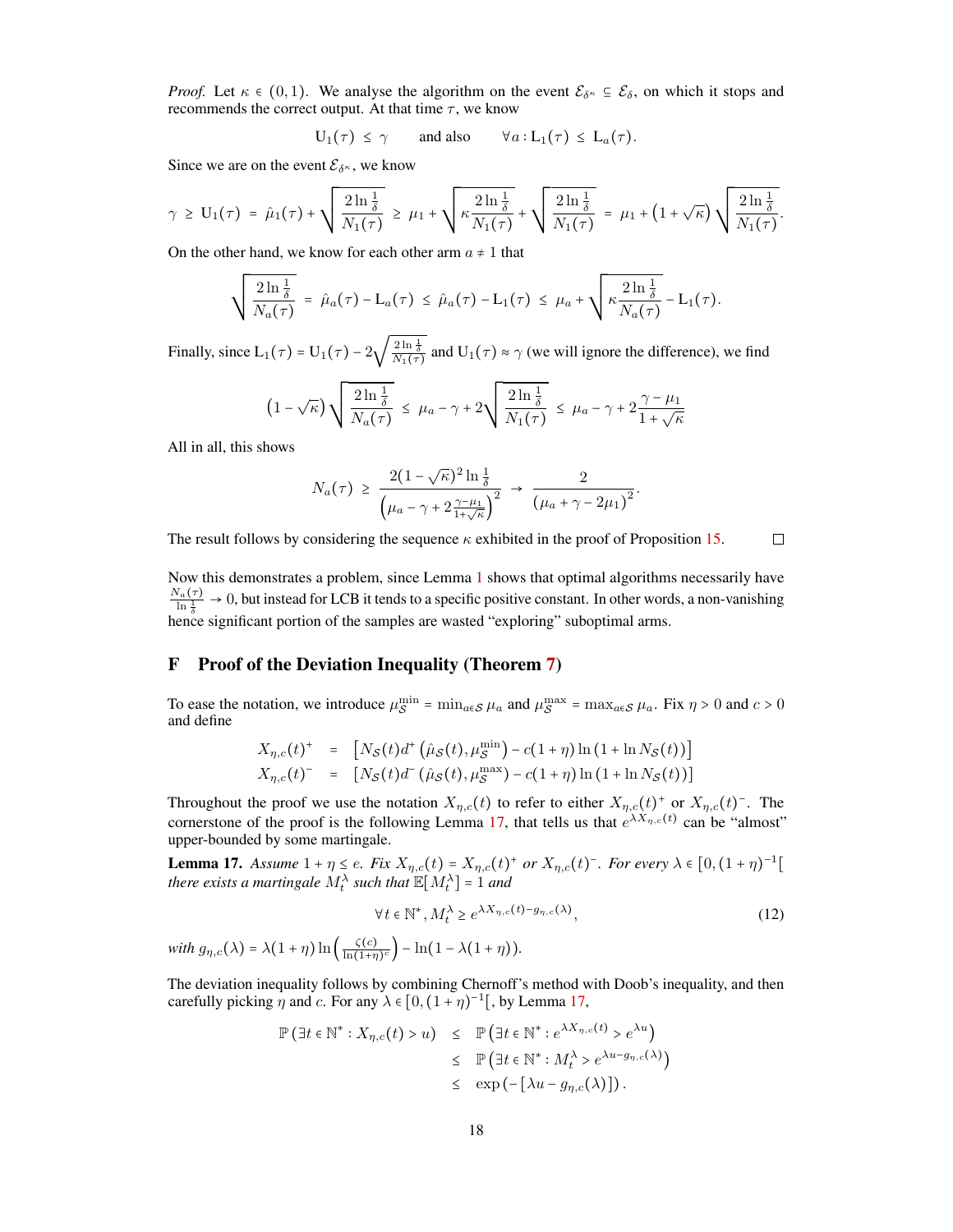Then we want to apply this inequality to the best possible  $\lambda$ . Defining

$$
g_{\eta,c}^*(u) = \max_{\lambda \in \left(0, \frac{1}{1+\eta}\right)} \left[\lambda u - g_{\eta,c}(\lambda)\right],
$$

a direct computation of this Fenchel conjugate (see Lemma  $20$  in Appendix  $F(3)$ ) yields

$$
g_{\eta,c}^*(u) = h\left(\frac{u}{1+\eta} - \ln\left(\frac{\zeta(c)}{(\ln(1+\eta))^c}\right)\right) - 1,
$$

for  $\frac{u}{1+\eta} - \ln\left(\frac{\zeta(c)}{(\ln(1+\eta))^c}\right) > 1$ , where we recall that  $h(x) = x - \ln(x)$ .

Using the inequality<sup>[3](#page-18-0)</sup>  $\ln(1+\eta)$ <sup>-1</sup>  $\leq 1 + \eta^{-1}$  implies that, for  $\frac{u}{1+\eta} - \ln(\zeta(c)) - c \ln\left(1 + \frac{1}{\eta}\right) \geq 1$ ,

$$
\mathbb{P}\left(\exists t \in \mathbb{N}^* : X_{\eta,c}(t) > u\right) \le \exp\left(-\left[h\left(\frac{u}{1+\eta} - \ln\left(\zeta(c)\right) - c\ln\left(1+\frac{1}{\eta}\right)\right) - 1\right]\right).
$$

For the sake of clarity, we now pick  $X_{\eta,c}(t) = X_{\eta,c}^+(t)$ . Picking  $\eta^* = \frac{c}{u-c}$  (that minimizes the right hand side) it holds that hand side) it holds that

$$
\mathbb{P}\left(\exists t \in \mathbb{N}^* : \left[N_{\mathcal{S}}(t)d^+\left(\hat{\mu}_{\mathcal{S}}(t), \mu_{\mathcal{S}}^{\min}\right) - \frac{cu}{u-c}\ln\left(1 + \ln N_{\mathcal{S}}(t)\right)\right]^+ \ge u\right)
$$
\n
$$
\le \exp\left(-\left[h\left(u-c-\ln\left(\zeta(c)\right)-c\ln\left(\frac{u}{c}\right)\right)-1\right]\right)
$$
\n
$$
\le \exp\left(-\left[h\left(ch\left(\frac{u}{c}\right)-c-\ln\left(\zeta(c)\right)\right)-1\right]\right)
$$

whenever u is such that  $h\left(\frac{u}{c}\right) \geq 1 + \frac{1+\ln \zeta(c)}{c}$  and  $1 + \eta^* = \frac{u}{u-c} \leq e$ .

Picking  $c = 2$ , for all  $u \ge 6$  the three conditions  $\frac{cu}{u-c} \le 3$ ,  $h\left(\frac{u}{c}\right) \ge 1 + \frac{1+\ln\zeta(c)}{c}$  and  $\frac{u}{u-c} \le e$  are existency satisfied and one has

$$
\mathbb{P}\left(\exists t \in \mathbb{N}^* : \left[N_{\mathcal{S}}(t)d^+\left(\hat{\mu}_{\mathcal{S}}(t), \mu_{\mathcal{S}}^{\min}\right) - 3\ln\left(1 + \ln N_{\mathcal{S}}(t)\right)\right]^+ \ge u\right) \le e^{-\left[h\left(2h\left(\frac{u}{2}\right) - 2 - \ln(\zeta(2))\right) - 1\right]}
$$

Picking  $u$  (large enough) such that

$$
h\left(2h\left(\frac{u}{2}\right)-2-\ln\left(\zeta(2)\right)\right)-1=x \iff u=T(x)
$$

yields inequality [\(6\)](#page-5-5) in Theorem [7,](#page-5-0) whenever  $T(x) \ge 6$ . It can be checked numerically this holds for  $x \ge 0.04$ . Inequality [\(7\)](#page-5-5) can be obtained following the same lines by choosing  $X_{\eta,c}(t) = X_{\eta,c}^-(t)$ .

Proofs of intermediate results are now given in separate sections.

#### F.1 Building the martingale: proof of Lemma [17](#page-17-1)

Our goal is to propose a martingale  $M_t^{\lambda}$  that satisfies the assumptions of Lemma [17.](#page-17-1) Let

<span id="page-18-1"></span>
$$
\phi_{\mu}(\lambda) = \ln \mathbb{E}_{\mu} \left[ e^{\lambda X} \right] = b(\dot{b}^{-1}(\mu) + \lambda) - b(\dot{b}^{-1}(\mu)) \tag{13}
$$

denote the cumulant generating function of the distribution that has mean  $\mu$ . First, it can be checked that for all  $\lambda$  for which  $\phi_{\mu}(\lambda)$  is defined, and for all arm a,

$$
\exp\left(\lambda S_a(t) - N_a(t)\phi_{\mu_a}(\lambda)\right) \qquad \text{where} \qquad S_a(t) = \sum_{s=1}^t \mathbf{1}\left\{A_s = a\right\} X_s
$$

is a martingale. Due to the fact that only one arm is drawn at each round, the product of these martingales for all the arms in the subset  $S$  is still a martingale, that can be rewritten

$$
W_t^{\lambda} = \exp\left(\sum_{a \in \mathcal{S}} \left[ S_a(t)\lambda - \phi_{\mu_a}(\lambda) N_a(t) \right] \right).
$$

Moreover,  $\mathbb{E}[W_t^{\lambda}]$  = 1. We first prove the following result, that relates  $X_{\eta,c}(t)$  exceeding a threshold to some  $W_t^{\lambda}$  martingale exceeding some other threshold, for a well-chosen  $\lambda$ .

<span id="page-18-0"></span><sup>3</sup>In [\[21,](#page-9-18) Theorem 16] we omit this inequality and sharpen the threshold to  $T(x) = 2\tilde{h}\left(\frac{h^{-1}(x)+\ln \zeta(2)}{2}\right)$  for  $x \ge 3.81$ , where  $\tilde{h}(x) = h^{-1}(x)e^{1/h^{-1}(x)} \le h^{-1}(1+x)$ .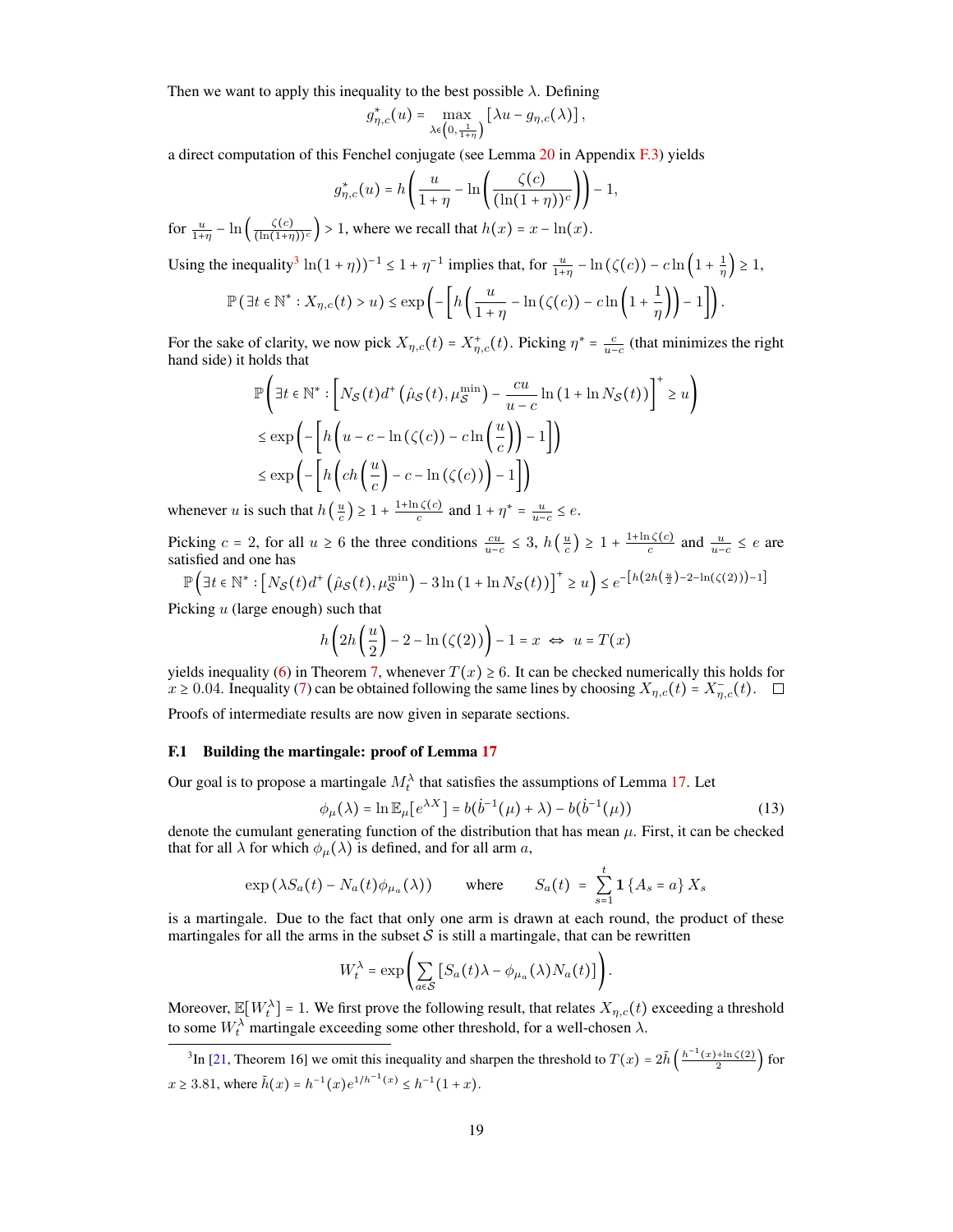<span id="page-19-1"></span>**Lemma 18.** Let  $i \in \mathbb{N}^*$  and  $x > 0$ . There exists  $\lambda_i^+ = \lambda_i^+(x) < 0$  such that if  $N_S(t) \in [(1+\eta)^{i-1}, (1+\eta)^{i}]$ η) i ] *then*

$$
\left\{N_{\mathcal{S}}(t)d^+\left(\hat{\mu}_{\mathcal{S}}(t),\mu_{\mathcal{S}}^{\min}\right)\geq x\right\}\subseteq\left\{W_t^{\lambda_i^+}\geq e^{\frac{x}{1+\eta}}\right\}.
$$

*Moreover, there exists*  $\lambda_i^- = \lambda_i^-(x) > 0$  *such that if*  $N_S(t) \in [(1 + \eta)^{i-1}, (1 + \eta)^i]$  *then* 

$$
\left\{N_{\mathcal{S}}(t)d^{-}\left(\hat{\mu}_{\mathcal{S}}(t),\mu_{\mathcal{S}}^{\max}\right)\geq x\right\}\subseteq\left\{W_{t}^{\lambda_{i}^{-}}\geq e^{\frac{x}{1+\eta}}\right\}.
$$

Lemma [18](#page-19-1) shows that the event of interest is related to a martingale exceeding a threshold for  $t$  that belongs to some *slice*  $N_S(t) \in [(1 + \eta)^{i-1}, (1 + \eta)^i]$ . We now prove that for all  $x > 0$  and  $1 + \eta \le e$ , there exists a martingale  $\tilde{W}_t^x$  such that  $\mathbb{E}[\tilde{W}_t^x] = 1$  and

<span id="page-19-0"></span>
$$
\left\{ X_{\eta,c}(t) - (1+\eta) \ln \left( \frac{\zeta(c)}{(\ln(1+\eta))^c} \right) \ge x \right\} \subseteq \left\{ \tilde{W}_t^x \ge e^{\frac{x}{1+\eta}} \right\}.
$$
 (14)

This martingale is one of the following *mixture martingales*:

$$
\tilde{W}_t^{+,x} = \sum_{i=1}^{\infty} \gamma_i W_t^{\lambda_i^+(x + (1+\eta)\ln(1/\gamma_i))} \text{ and } \tilde{W}_t^{-,x} = \sum_{i=1}^{\infty} \gamma_i W_t^{\lambda_i^-(x + (1+\eta)\ln(1/\gamma_i))},
$$

where  $\gamma_i = \frac{1}{\zeta(c)i^c}$  and  $\lambda_i^{\pm}(x)$  are defined in Lemma [18.](#page-19-1) As  $\sum_{i=1}^{\infty} \gamma_i = 1$ ,  $\tilde{W}_t^{\pm,x}$  are martingales that satisfy  $\mathbb{E}[\tilde{W}_t^{\pm,x}] = 1$ . We first prove that

$$
\left\{ N_{\mathcal{S}}(t)d^+\left(\hat{\mu}_{\mathcal{S}}(t),\mu_{\mathcal{S}}^{\min}\right) - c(1+\eta)\ln(1+\ln N_{\mathcal{S}}(t)) - (1+\eta)\ln\left(\frac{\zeta(c)}{(\ln(1+\eta))^c}\right) \geq x \right\}
$$
  

$$
\subseteq \left\{ \tilde{W}_t^{+,x} \geq e^{\frac{x}{1+\eta}} \right\}.
$$

If  $N_S(t) \in [(1 + \eta)^{i-1}, (1 + \eta)^i]$ , one can observe that  $\frac{\ln N_S(t)}{\ln(1 + \eta)} \ge i - 1$ , thus, for  $1 + \eta \le e$ ,

$$
c(1+\eta)\ln(1+\ln N_{\mathcal{S}}(t)) + (1+\eta)\ln\left(\frac{\zeta(c)}{(\ln(1+\eta))^c}\right) = (1+\eta)\ln\left(\frac{\zeta(c)(1+N_{\mathcal{S}}(t))^c}{(\ln(1+\eta))^c}\right)
$$

$$
\geq (1+\eta)\ln\left(\frac{\zeta(c)(\ln(1+\eta)+N_{\mathcal{S}}(t))^c}{(\ln(1+\eta))^c}\right) = (1+\eta)\ln\left(\zeta(c)\left[1+\frac{\ln N_{\mathcal{S}}(t)}{(\ln(1+\eta))}\right]^c\right)
$$

$$
\geq (1+\eta)\ln(\zeta(c)i^c) = (1+\eta)\ln\frac{1}{\gamma_i}
$$

Thus for  $N_{\mathcal{S}}(t) \in [(1 + \eta)^{i-1}, (1 + \eta)^i]$ , it holds using Lemma [18](#page-19-1) that

$$
\left\{ N_{\mathcal{S}}(t) d^{+} \left( \hat{\mu}_{\mathcal{S}}(t), \mu_{\mathcal{S}}^{\min} \right) - c(1+\eta) \ln(1 + \ln N_{\mathcal{S}}(t)) - (1+\eta) \ln \left( \frac{\zeta(c)}{(\ln(1+\eta))^{c}} \right) \geq x \right\}
$$
\n
$$
\subseteq \left\{ N_{\mathcal{S}}(t) d^{+} \left( \hat{\mu}_{\mathcal{S}}(t), \mu_{\mathcal{S}}^{\min} \right) \geq x + (1+\eta) \ln \frac{1}{\gamma_{i}} \right\}
$$
\n
$$
\subseteq \left\{ \tilde{W}_{t}^{\lambda_{i}^{+}(x+(1+\eta)\ln \frac{1}{\gamma_{i}})} \geq e^{\frac{x}{1+\eta} + \ln(1/\gamma_{i})} \right\} = \left\{ \gamma_{i} \tilde{W}_{t}^{\lambda_{i}^{+}(x+(1+\eta)\ln \frac{1}{\gamma_{i}})} \geq e^{\frac{x}{1+\eta}} \right\}
$$
\n
$$
\subseteq \left\{ \tilde{W}_{t}^{+,x} \geq e^{\frac{x}{1+\eta}} \right\}.
$$

Similarly, one can prove that

$$
\left\{ N_{\mathcal{S}}(t)d^{-}(\hat{\mu}_{\mathcal{S}}(t),\mu_{\mathcal{S}}^{\max}) - c(1+\eta)\ln(1+\ln N_{\mathcal{S}}(t)) - (1+\eta)\ln\left(\frac{\zeta(c)}{(\ln(1+\eta))^{c}}\right) \geq x \right\}
$$
  

$$
\subseteq \left\{ \tilde{W}_{t}^{-,x} \geq e^{\frac{x}{1+\eta}} \right\}.
$$

Let  $C(\eta) = \frac{\zeta(c)}{(\ln(1+n))}$  $\frac{\zeta(c)}{(\ln(1+\eta))c}$ . For all  $\lambda > 0$  and  $z > 1$  it follows from inequality [\(14\)](#page-19-0) that

$$
\left\{e^{\lambda(X_{\eta,c}(t) - (1+\eta)\ln C(\eta))} \geq z\right\} \subseteq \left\{\tilde{W}^{\frac{1}{\lambda}\ln(z)} \geq e^{\frac{\ln(z)}{\lambda(1+\eta)}}\right\} = \left\{e^{-\frac{\ln(z)}{\lambda(1+\eta)}}\tilde{W}^{\frac{1}{\lambda}\ln(z)} \geq 1\right\}
$$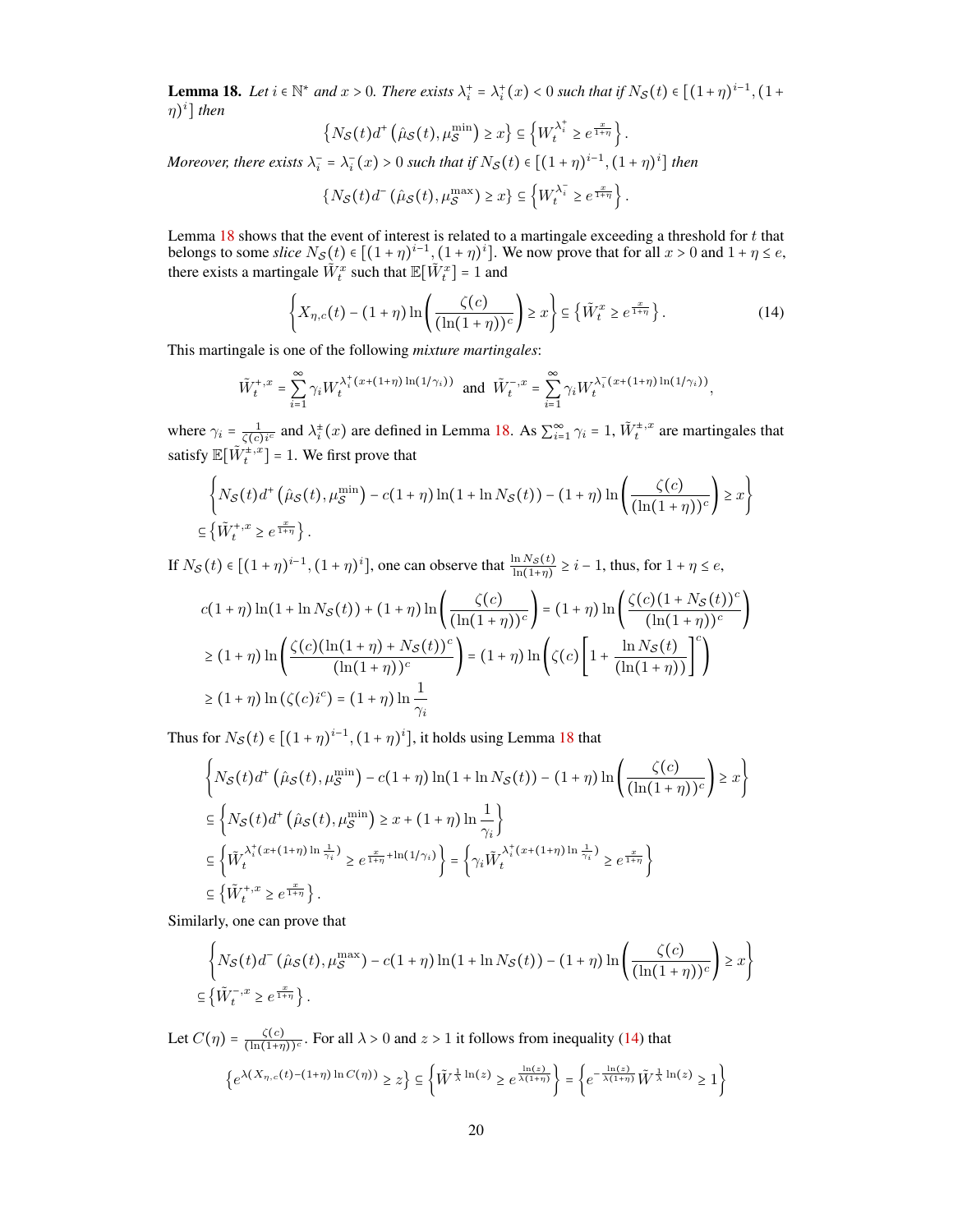Letting  $\overline{W}^{\lambda,z}_{t} = e^{-\frac{\ln(z)}{\lambda(1+\eta)}} \tilde{W}^{\frac{1}{\lambda}\ln(z)}, \overline{W}^{\lambda,z}_{t}$  $\frac{\lambda}{t}$  is a martingale that satisfies  $\mathbb{E}\left[\overline{W}^{\lambda,z}_t\right]$  $\left\{ \frac{\lambda}{t} \right\} = e^{-\frac{\ln(z)}{\lambda(1+\eta)}}$ . For all  $\lambda \in [0, 1/(1 + \eta)]$ , we now define

$$
\overline{M}_t^{\lambda} = 1 + \int_1^{\infty} \overline{W}_t^{\lambda, z} dz
$$

Using that  $\overline{W}_t^{\lambda,z} \geq \mathbb{1}_{\left(e^{\lambda(X_\eta,c(t)- (1+\eta)\ln C(\eta))} \geq z\right)}$  and the expression of  $\mathbb{E} \left[\overline{W}_t^{\lambda,z}\right]$  $\hat{t}^{\prime\prime}$  yields

$$
\overline{M}_t^{\lambda} \ge e^{\lambda(X_{\eta,c}(t) - (1+\eta)\ln C(\eta))} \text{ and } \mathbb{E}\left[\overline{M}_t^{\lambda}\right] = \frac{1}{1 - \lambda(1+\eta)}
$$

.

From there, we obtain that  $M_t^{\lambda} = (1 - \lambda(1 + \eta))\overline{M}_t^{\lambda}$  $\sum_{t=1}^{\lambda}$  satisfies  $\mathbb{E}[M_t^{\lambda}] = 1$  and

$$
M_t^{\lambda} \ge e^{\lambda X_{\eta,c}(t) - \lambda(1+\eta) \ln C(\eta) + \ln(1-\lambda(1+\eta))},
$$

which concludes the proof.

#### F.2 Proof of Lemma [18](#page-19-1)

Let  $\nu_{\rm min}$  be the natural parameter such that  $\mu_S^{\rm min} = \dot{b}(\nu_{\rm min})$  and  $\nu_{\rm max}$  be the natural parameter such that  $\mu_S^{\max} = \dot{b}(\nu_{\max})$ . Define  $\lambda_i > 0$  and  $\lambda_i < 0$  $\int_{\mathcal{S}}^{\max} = \dot{b}(\nu_{\max})$ . Define  $\lambda_i^+ > 0$  and  $\lambda_i^+ < 0$  such that

$$
KL(\nu_{\min} + \lambda_i^+, \nu_{\min}) = \frac{x}{(1+\eta)^i} \quad \text{and} \quad KL(\nu_{\max} + \lambda_i^-, \nu_{\max}) = \frac{x}{(1+\eta)^i},
$$

where  $KL(\nu, \nu')$  is the Kullback-Leibler divergence between the distributions of natural parameter  $\nu$ and  $\nu'$ . Defining  $\mu_i^+ := \dot{b}^{-1}(\nu + \lambda_i^+) < \mu_S^{\min}$  $\lim_{S \to \infty}$  and  $\mu_i^- := \dot{b}^{-1}(\nu + \lambda_i^-) > \mu_S^{\text{max}}$  $s^{\text{max}}$  and using some properties of the KL-divergence for exponential families, one can write

$$
d(\mu_i^+, \mu_S^{\min}) = \text{KL}(\nu_{\min} + \lambda_i^+, \nu_{\min}) = \lambda_i^+ \mu_i^+ - \phi_{\mu_S^{\min}}(\lambda_i^+)
$$
  

$$
d(\mu_i^-, \mu_S^{\max}) = \text{KL}(\nu_{\max} + \lambda_i^-, \nu_{\max}) = \lambda_i^- \mu_i^- - \phi_{\mu_S^{\max}}(\lambda_i^-).
$$

For  $N_S(t) \in [(1 + \eta)^{i-1}, (1 + \eta)^i]$ , one can write (using notably that  $\lambda_i^+$  is negative)

$$
\begin{aligned}\n\left\{ N_{\mathcal{S}}(t)d^{+}(\hat{\mu}_{\mathcal{S}}(t),\mu_{\mathcal{S}}^{\min})\geq x\right\} &\subseteq \left\{ d^{+}(\hat{\mu}_{\mathcal{S}}(t),\mu_{\mathcal{S}}^{\min})\geq \frac{x}{(1+\eta)^{i}}\right\} \\
&\subseteq \left\{ \hat{\mu}_{\mathcal{S}}(t)\leq \mu_{i}^{+}\right\} \\
&\subseteq \left\{ \lambda_{i}^{+}\hat{\mu}_{\mathcal{S}}(t)-\phi_{\mu_{\mathcal{S}}^{\min}}(\lambda_{i}^{+})\geq \lambda_{i}^{+}\mu_{i}^{+}-\phi_{\mu_{\mathcal{S}}^{\min}}(\lambda_{i}^{+})=\mathrm{KL}(\nu_{\min}+\lambda_{i}^{+},\nu_{\min})\right\} \\
&\subseteq \left\{ \lambda_{i}^{+}\hat{\mu}_{\mathcal{S}}(t)-\phi_{\mu_{\mathcal{S}}^{\min}}(\lambda_{i}^{+})\geq \frac{x}{(1+\eta)^{i}}\right\} \\
&\subseteq \left\{ \lambda_{i}^{+}N_{\mathcal{S}}(t)\hat{\mu}_{\mathcal{S}}(t)-N_{\mathcal{S}}(t)\phi_{\mu_{\mathcal{S}}^{\min}}(\lambda_{i}^{+})\geq \frac{x}{1+\eta}\right\} \\
&\subseteq \left\{ \lambda_{i}^{+}\sum_{a\in\mathcal{S}}S_{a}(t)-\left(\sum_{a\in\mathcal{S}}N_{a}(t)\right)\phi_{\mu_{\mathcal{S}}^{\min}}(\lambda_{i}^{+})\geq \frac{x}{1+\eta}\right\}\n\end{aligned}
$$

Now using Lemma [19](#page-21-3) below, that can easily be checked by differentiating the equality [\(13\)](#page-18-1), one can use that as  $\lambda_i^+ < 0$ ,

$$
\forall a \in \mathcal{S}, \phi_{\mu_{\mathcal{S}}^{\min}}(\lambda_i^+) \geq \phi_{\mu_a}(\lambda_i^+).
$$

 $\circ$ 

Therefore, it follows that

$$
\left\{N_{\mathcal{S}}(t)d^{+}(\hat{\mu}_{\mathcal{S}}(t),\mu_{\mathcal{S}}^{\min})\geq x\right\} \quad \subseteq \quad \left\{\lambda_{i}^{+}\sum_{a\in\mathcal{S}}S_{a}(t)-\sum_{a\in\mathcal{S}}N_{a}(t)\phi_{\mu_{a}}(\lambda_{i}^{+})\geq \frac{x}{1+\eta}\right\} = \left\{W_{t}^{\lambda_{i}^{+}}\geq \frac{x}{1+\eta}\right\}
$$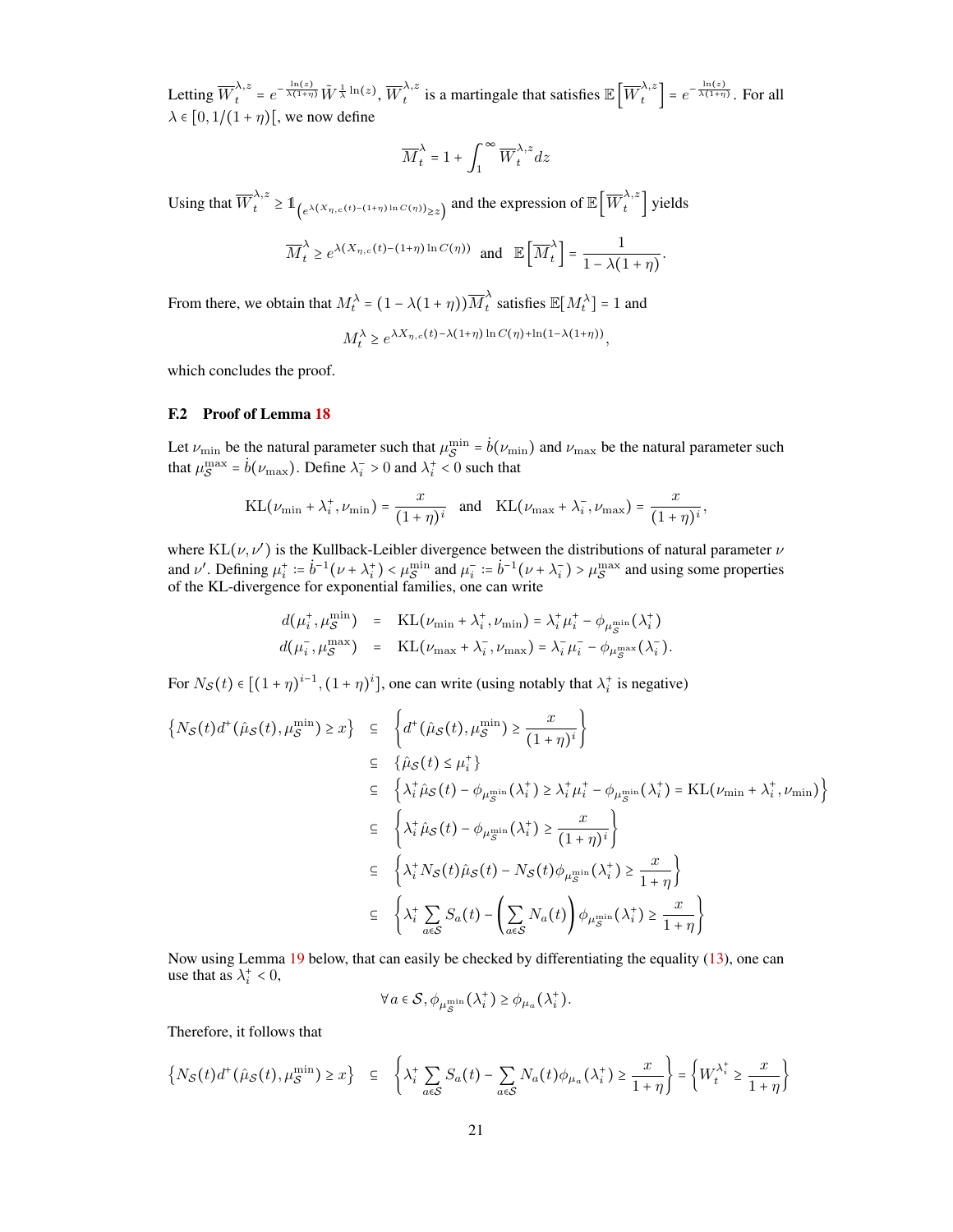This proves the first inclusion in Lemma [18.](#page-19-1) The proof of the second inclusion follows exactly the same lines, using this time that  $\lambda_i^- > 0$ :

$$
\{N_{\mathcal{S}}(t)d^{-}(\hat{\mu}_{\mathcal{S}}(t),\mu_{\mathcal{S}}^{\max})\geq x\} \subseteq \{\hat{\mu}_{\mathcal{S}}(t)\geq \mu_{i}^{-}\}\
$$
  

$$
\subseteq \left\{\lambda_{i}^{-}\hat{\mu}_{\mathcal{S}}(t) - \phi_{\mu_{\mathcal{S}}^{\max}}(\lambda_{i}^{-})\geq \frac{x}{(1+\eta)^{i}}\right\}
$$
  

$$
\subseteq \left\{\lambda_{i}^{-}\sum_{a\in\mathcal{S}}S_{a}(t) - \left(\sum_{a\in\mathcal{S}}N_{a}(t)\right)\phi_{\mu_{\mathcal{S}}^{\max}}(\lambda_{i}^{-})\geq \frac{x}{1+\eta}\right\}
$$
  

$$
\subseteq \left\{\lambda_{i}^{-}\sum_{a\in\mathcal{S}}S_{a}(t) - \sum_{a\in\mathcal{S}}N_{a}(t)\phi_{\mu_{a}}(\lambda_{i}^{-})\geq \frac{x}{1+\eta}\right\},\right\}
$$

<span id="page-21-3"></span>where the last inequality uses that by Lemma [19](#page-21-3)  $\forall a \in S$ ,  $\phi_{\mu_{\mathcal{S}}^{\max}}(\lambda_i^{-}) \geq \phi_{\mu_a}(\lambda_i^{-})$ . **Lemma 19.** The mapping  $\mu \mapsto \phi_{\mu}(\lambda)$  is non-increasing if  $\lambda < 0$  and non-decreasing if  $\lambda > 0$ .

#### <span id="page-21-1"></span>F.3 Technical Results

<span id="page-21-2"></span>**Lemma 20.** *Define*  $g(\lambda) = A\lambda - \ln(1 - \lambda B)$  *for*  $\lambda \in [0, B^{-1}]$ . *Then if*  $\frac{u - A}{B} \ge 1$ *,* 

$$
g^*(u) = \max_{\lambda \in [0, B^{-1}[} [\lambda u - g(\lambda)] = h\left(\frac{u - A}{B}\right) - 1,
$$

*where*  $h(u) = u - \ln u$ .

*Proof.* Differentiating shows that  $\lambda \mapsto \lambda u - g(\lambda)$  attains its maximum on in  $\lambda^* = \frac{1}{B} - \frac{1}{x-A}$ , which also satisfies  $1 - \lambda^* B = \frac{B}{x - A}$ . If  $\frac{u - A}{B} \ge 1$ ,  $\lambda^* \in [0, B^{-1}]$  and one obtains

$$
g^*(u) = \lambda^* u - g(\lambda^*) = \lambda^* (u - A) + \ln(1 - \lambda^* B)
$$
  
= 
$$
\frac{x - A}{B} - \ln \frac{x - A}{B} - 1
$$
  
= 
$$
h\left(\frac{x - A}{B}\right) - 1.
$$

 $\Box$ 

The next result permits to derive a tight upper bound on the threshold function  $T$  featured in Theorem [7.](#page-5-0) Recall this function is defined in terms of the inverse mapping of  $h: [1, +\infty[ \rightarrow \mathbb{R}^*$ defined by  $h(u) = u - \ln(u)$ .

<span id="page-21-0"></span>**Lemma 21.** *h is increasing on*  $[1, +\infty)$  *and its inverse function, defined on*  $[1, +\infty)$  *can be expressed* in terms of negative branch of the Lambert function:  $h^{-1}(x) = -W_{-1}(-e^{-x})$ . The following inequality *holds:* √

$$
\forall x \ge 1, \ \ h^{-1}(x) \le x + \ln(x + \sqrt{2(x-1)}).
$$

*Proof.* We may write

$$
h^{-1}(x) = \inf_{z \ge 1} z \left( x - 1 + \ln \frac{z}{z - 1} \right)
$$

Plugging in the sub-optimal feasible choice  $z = 1 + \frac{1}{(z-1)^2}$  $\frac{1}{(x-1)+\sqrt{2(x-1)}}$  reveals

$$
h^{-1}(x) \le \left(1 + \frac{1}{(x-1) + \sqrt{2(x-1)}}\right) \left(x - 1 + \ln\left(x + \sqrt{2(x-1)}\right)\right)
$$
  
\$\le 1 + (x-1) + \ln\left(x + \sqrt{2(x-1)}\right)\$.

Where the last inequality uses  $\ln(x + \sqrt{2(x-1)}) \leq \sqrt{2(x-1)}$  which holds with equality at  $x = 1$ and whose gap is increasing (as can be checked by differentiation).  $\Box$